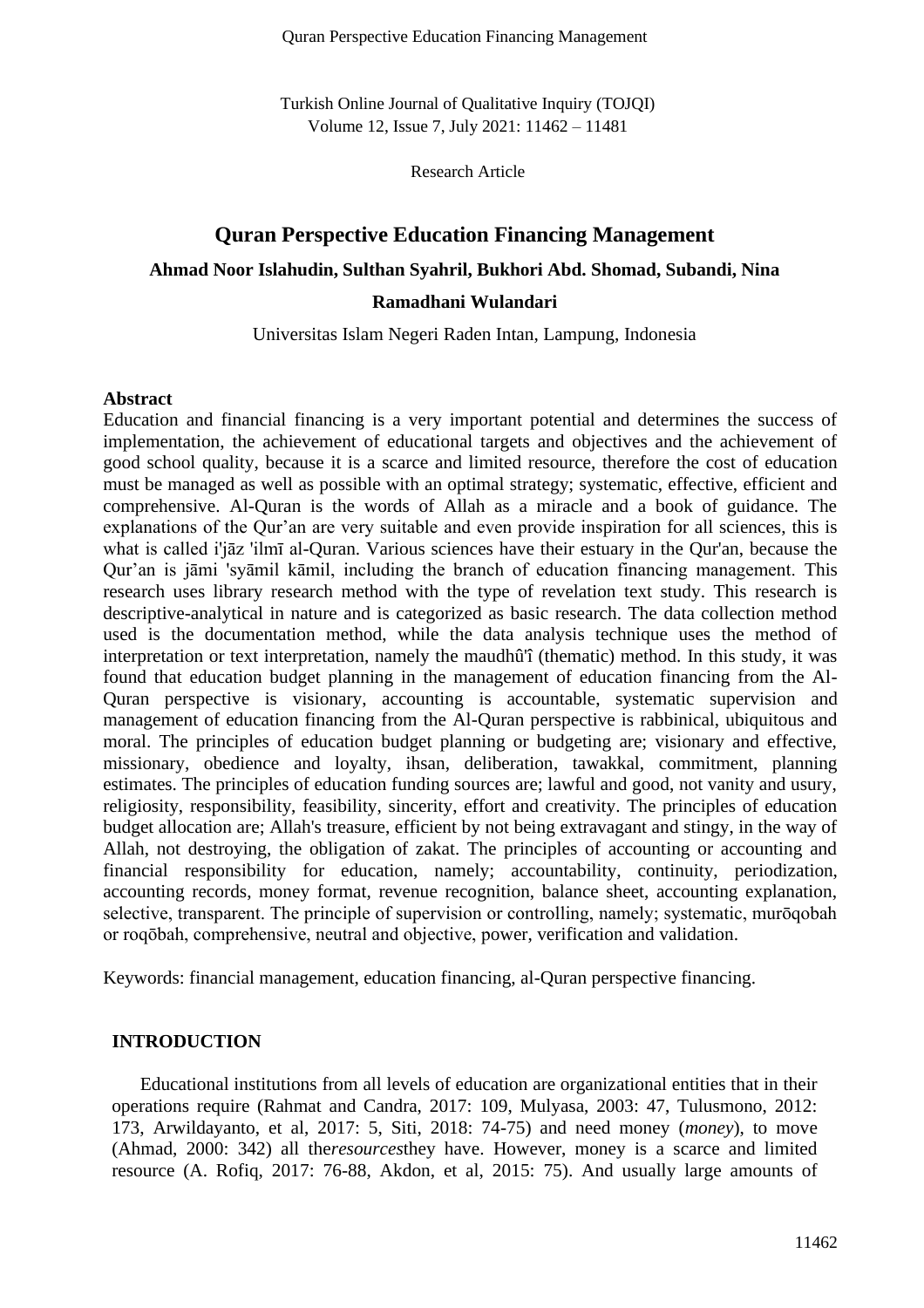money are very difficult to obtain, especially for newly established private educational institutions (Siti, 2018: 85, Mujamil, 2008: 150-151, A. Hamdan, 2016: 133).

The success of education requires financial support (Mulyono, 2018: 183). Education and finance financing is everything in advancing an educational institution (Siti, 2018: 84-85, Mujamil, 2007: 163, Nur Komariah, 2018: 68). Problems that often arise in the financial sector of education are children who cannot complete education for economic reasons "*family and money problems*" (Dadang, 2014: 64).

Finance or education financing has a strong relationship with good quality education. There is a positive correlation between the amount of education costs on improving the quality of education in schools, the quality of learning implementation, and student learning achievement (R. Gunawan: 1, Arwildayanto, et al, 2017: 5). Because cost and quality are *variables* that have a direct relationship in carrying out the educational process in accordance with the learning needs of students (Arwildayanto, et al, 2017: 4). Low costs can affect the quality of education in schools and the teaching and learning process as well as the quality of *outcomes* the resulting(Nanang, 2017: 10). However, activities carried out at low costs and the results have good quality, then these activities are said to be effective and efficient activities (Mulyono, 2018: 78).

To achieve educational goals (A. Hamdan, 2016: 134, Rahmat and Candra, 2017: 109) and good school quality, education costs must be managed optimally, effectively, efficiently (Arwildayanto, et al, 2017: 1) , allocated and distributed as needed (Nanang, 2017: 55, Nanang, 2016: 51, Rahmat and Candra, 2017), h. 109), systematic, comprehensive ( Nanang, 2017: 56) and uses strategies (Mulyono, 2018: 182). The stages in education financing management need to be considered in order to produce the best problem solving in education financing (Dedy, et al, 2017: 264-265). Financial management and education financing are in anposition *urgent* to be applied in an educational institution (Arwildayanto, et al, 2017: 4).

Al-Quran is a miracle, the book of *guidance*/ guidelines and instructions(Az-Zarqōnī,2001:17-21).Among the miracles of the Qur'an are the signs of the Qur'an about the nature of natural phenomena, and have only been claimed by modern science which had not been known before (Zaidān, 2012: 119-121). All explanations of the Qur'an are very appropriate, even providing inspiration for all knowledge, because they come from the Creator and All-Knower of secrets and details, and His knowledge covers everything (Az Zarqōnī, 2001: 22-23). Various branches of science have their estuaries in the Qur'an (Hibbi, 2016: 28, Gorbī, 2012: 50), because the Qur'an is *syāmil* and *kāmil* (Qonṭoqojī*:* 30)*,* which is comprehensive, covering everything, as stated Allah SWT. in the Qur'an Surah an-Nahl [16]: 89, which reads; *"And We have sent down to you* 

*Books (Quran) to explain everything and guidance and mercy and good tidings for those who surrender."* 

# **METHODOLOGY**

Research funding education management in the perspective of the Koran is using library research*(libraryresearch)*with the kind of apocalyptic texts studies (Amir,2019:33),and descriptive-analytic(Amir,2019:31).

The primary sources used in this research are the Koran and the seven books of commentary, namely; *ofwatu At-Tafāsīr Tafsr Li Al-Qurān Al-Karīm* by Muhammad Ali Aṣ Ṣōbūnī, *Jāmi' Al-Bayān 'An Ta`wīl Al-Qurān Tafsīr Aṭ-Ṭobarī* by Muhammad bin Jarīr Aṭ-Ṭobarī, *Taisīr Al-Rohār Al-Rohr* by 'Abdurrohmān bin Nāṣir As-Sa'dī, *Tanwīr Al Miqbās Min Tafsīr Ibn 'Abbās* by Muhmmad bin Ya'qūb bin Fadlillāh Al-Fairūzābādī Majduddīn Abū Aṭ-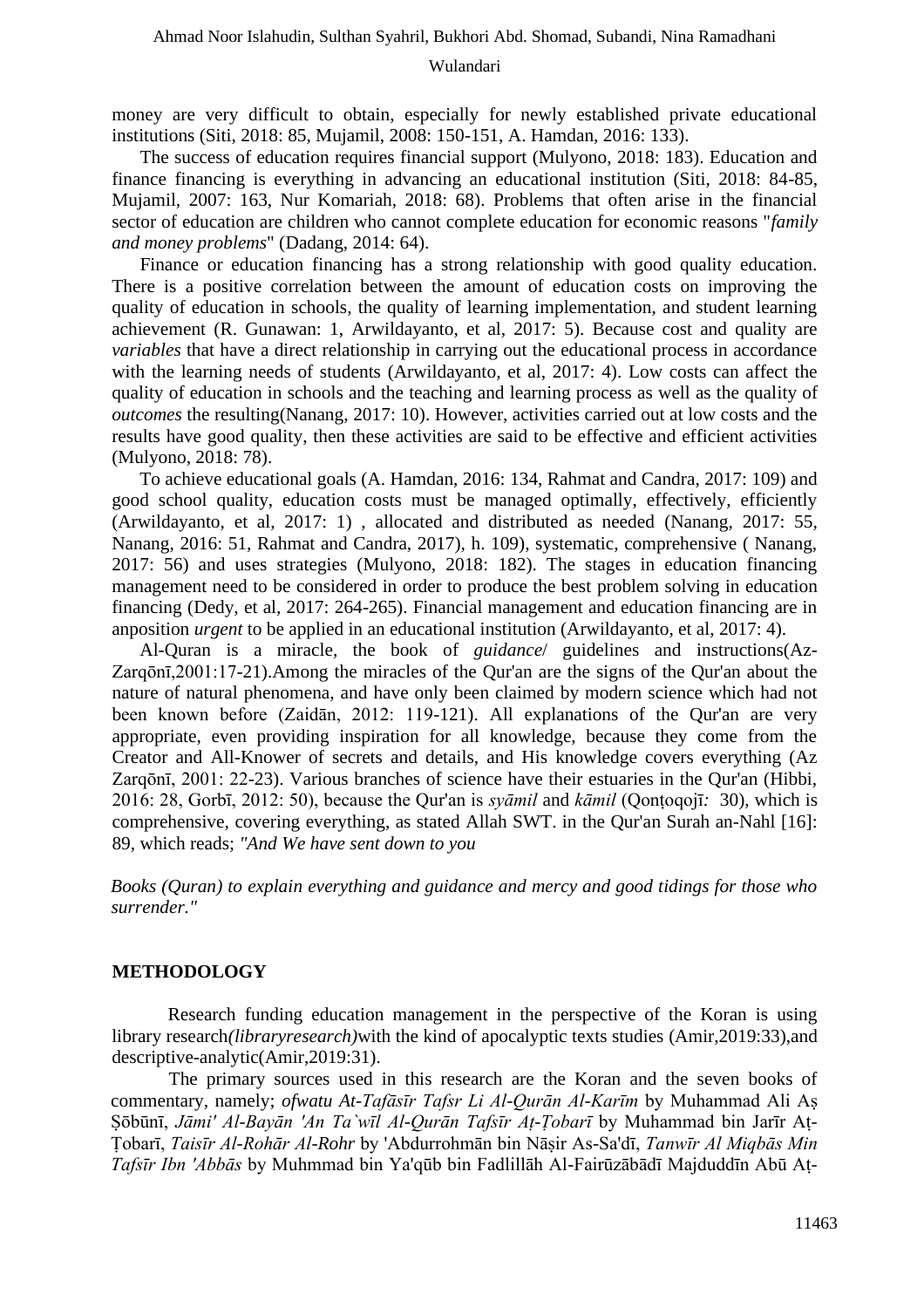Ṭōhir, *At-Al-*Tafsīr bin Abd Muya'i Aziz bin Muhammad Ali Ash-Shaykh, *interpretation of the Quran Al-'Aẓīm / Tafsir Ibn*cashier, the work of Al-Imam Al-Hafiz *'Imad*Abi al-Fidā` Isma'il bin' Umar bin Kaṡīr Al-Qurosyī Ad-Dimasyqī, *Tafsir Al-Mishbah*, by M. Quraish Shihab. While the secondary sources are texts, discourses, literatures and other library materials related to the sources of the study of the Qur'an on the management of education financing.

The data collection method used in this study is the documentation method (Amir, 2019: 87) from documents or literature (Winarno, 1982). The data analysis technique in this study uses the interpretation method or text interpretation, by interpreting or showing meaning (MS Kaelan, 2012: 184). The interpretation method used is themethod *maudhû'î* (thematic), which is to collect verses of the Qur'an that have the same intent or talk about the same problem topic, after that the verses are arranged according to chronology and the reason for the revelation of the verse, then the interpreter gives information and explanations and draw conclusions (Al-Farmawi, 1996: 36.).

# **THEORY**

The concept of financing education in Islam is found in QS. Al-Mujādilah [58]: 12-13 (Rahmat and Candra, 2017: 123). Financial planning in general Islamic financial management is contained in the Qur'an in QS. Yūsuf [12]: 47-49 (Quṭb, 1988: 227-237, Al Bu'dānī, 2013: 66), the principle of planning in the Qur'an is found in QS. Yūsuf [12]: 46-47 (Munżir, 1441 H: 748). Matters related to accounting in the Qur'an include QS. Al-Baqoroh [2]: 282, concerning the recording of debt which is the basic principle for accounting (Sāmir: 30-35). Among the accounting contained in the Koran is financing accounting contained in QS. Al-Furqōn [25]: 67 (Gorbī, 2012: 34-35). Supervision in the Koran is found in QS. An-Nisā` [4]: 1 (Al-Mizjājī, 2000: 341).

Education financing includes: education budget planning, education financing, education budget implementation, accounting and financial accountability for education, as well as inspection and supervision of the education budget (Matin, 2017: 4). The education budget consists of two sides that are related to each other, namely the revenue budget and the expenditure budget (Nanang, 2012: 23-24). Supervision of the use of the education budget is the activities of monitoring/monitoring, checking/auditing, evaluating/evaluating, and reporting/reporting the use of the budget (Matin, 2017: 185).

# **ANALYSIS OF DISCUSSION**

Management or administration in Arabic terms means; *tadbīr*, *idāroh, tanẓīm and siyāsah,*  while financing management means *al-Idāroh al-Māliyah* or *al-Idāroh at Tamwīliyyah*, then education financing management means *al-Idāroh al-Māliyah fī at Ta'līm*. The management of financing in the Qur'an is conceptually exemplified by the Prophet Yusuf in practice to overcome the crisis that occurred in Egypt at that time. Apart from the story of the Prophet Yusuf, education financing management is also conceptually described in the Quran as part of *infāq*.

In QS. Yūsuf [12]: 47-49, manage your food in these fertile years by taking little by little and you can use it in the seven difficult years (Ibn Kaṡīr, 2008: 701-702). This is a form of management by keeping the desire away from the food (As-Sa'dī, 2009: 477).

Prophet Yusuf As. ordered them to plant for these seven fertile years diligently and earnestly, so that the results would be abundant, then he ordered to regulate and manage the use of these sources of income by taking a little to eat and leaving the rest in the ears so that they do not get damaged quickly. Likewise, in education financing management, it is necessary to regulate and manage all sources of costs, from where and how these sources are utilized both by planning, accounting and monitoring so that these costs can be utilized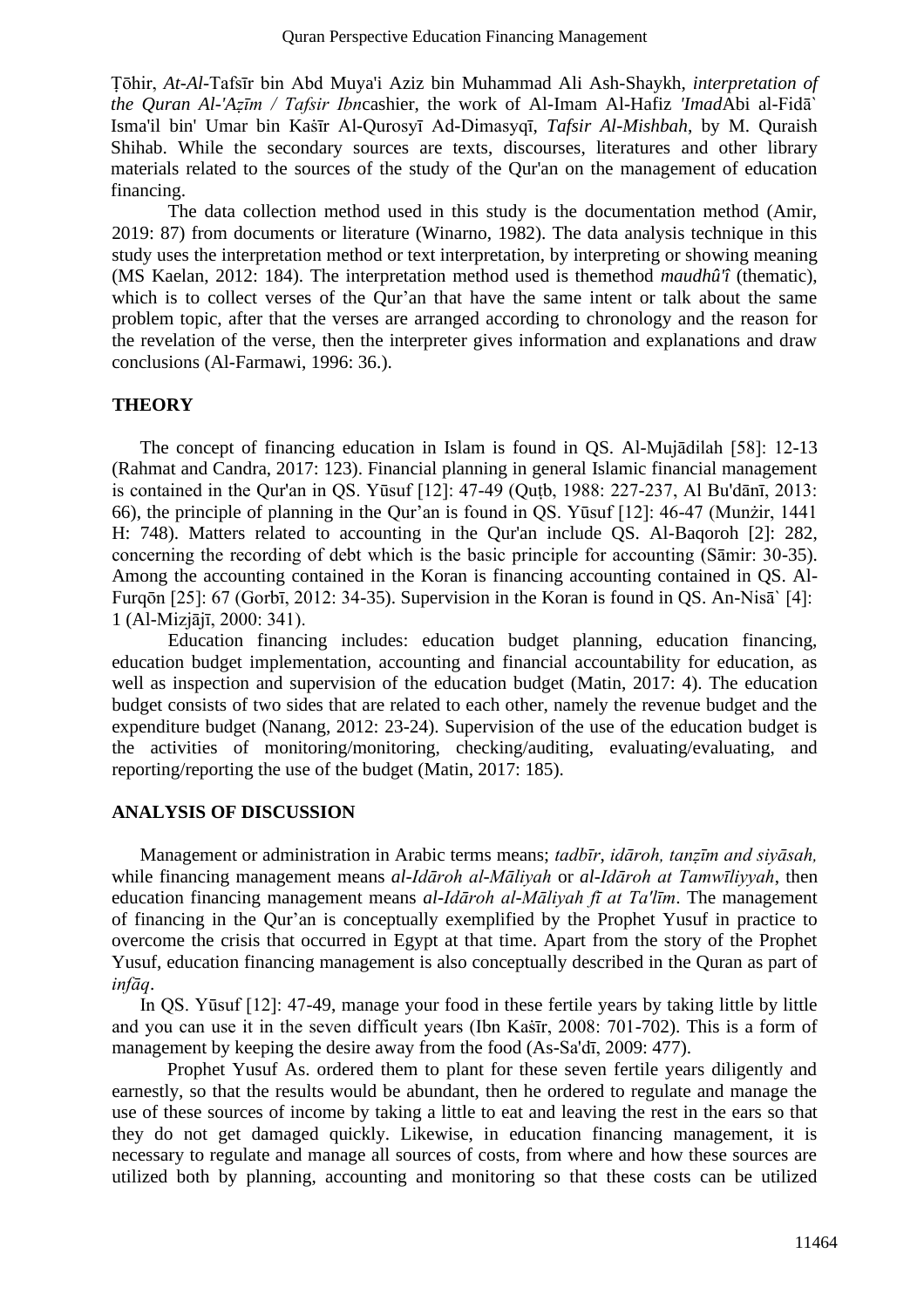effectively and efficiently.

Education budget or *budgeting* in Arabic terms means *muwāzanah* and *mīzāniyyah*  (Atabik and A. Zuhdi)*.* Conceptually, *budgeting is* also found in QS. Yūsuf [12]: 47-49, which is when the Prophet Yusuf planned how to use and allocate food sources, in order to achieve the expected and planned goals.

The word *famā aṣottum fażarūhu fī sunbulihī* in QS. Yūsuf [12]: 47-49, interpreted by what you harvest from the plant so leave it so it doesn't get damaged quickly (Aṣ būnī, 1981: 55-56), leave it and keep it (Āli Asy-Shaykh, 2009: 241), keep it in the stalk (Ibn Kaṡīr, 2008: 701-702), leave it on the stalk and do not step on it (Al-Fairūzābādī, 2006: 251-252). This was done in order to better protect it (Ibn Kastir, 2008: 701-702), so as not to be damaged quickly (Aṣ-Ṣōbūnī, 1981: 55-56, Ibn Kaṡīr, 2008: 701-702, M. Quraish, 2011: 110-113 ) and keep his desires away from him (As-Sa'dī, 2009: 477), except a little for you to eat.

Prophet Yusuf explained how to plan and act to deal with difficult times by making good use of food sources during fertile times, so as not to run out and to survive in difficult years. In education financing management, there must also be a good budget planning process, so that it can determine the financial capacity to face the challenges that will come and know the financial capacity for programs that have been planned in order to achieve the goals that have been determined effectively and efficiently.

Budget planning must be visionary, meaning that when planning the education budget it is not only aimed at the smoothness, success and success of programs and activities, but is also expected to get blessings, values of worship, goodness, and happiness in the country and the village hereafter. hereafter in BahasaArabic means *ad-Daru*al-Ākhirotu.

The word *wa ibtagi fīmā ātākallāhu ad-Dāro al-Ākhirota* in QS. Al-Qoṣoṣ [28]: 77, interpreted with the wealth and favors given by Allah to you should be used to seek Allah's pleasure with infaq and obedience (Aṣ-Ṣōbūnī, 1981: 412-413), to seek the reward of the hereafter (Āli Asy -Shaykh, 2009: 388), to seek the reward of the hereafter while living in this world (Ibn Kaṡīr 2008: 565-566), to seek the goodness of the hereafter with all forms of *taqorrub* to Allah while living in this world (Aṭ-Ṭobarī, 2009: 6377-6380 ), to seek heaven (Al-Fairūzābādī, 2006: 413), seek the afterlife in the sight of Allah and salvation from Allah's punishment by doing good, righteous deeds, alms (As-Sa'dī, 2009: 741). Among the assets are education costs and finances, so it should also be planned for programs and activities to seek happiness in this world and the hereafter. As described in the following table;

| <b>Verse</b>                | <b>Planning</b> | <b>ResourceCa</b><br>pability                                                      | <b>Mission</b><br><b>Short-Term</b>                                        | <b>Vision</b><br><b>Long-Term</b>                                                                      |
|-----------------------------|-----------------|------------------------------------------------------------------------------------|----------------------------------------------------------------------------|--------------------------------------------------------------------------------------------------------|
| QS. Al<br>Qosos<br>[28]: 77 | seek (ibtagi)   | what Allah has<br>bestowed upon<br>you<br>$(f\bar{\imath}m\bar{a})$<br>ātākallāhu) | your share of<br>pleasures) worldly<br>((nașībaka min ad-<br>$Duny\bar{a}$ | (happiness) the<br>land<br>$\sigma f$<br>the<br>hereafter<br>(ad<br>$al-$<br>Dāro<br><i>Ākhirota</i> ) |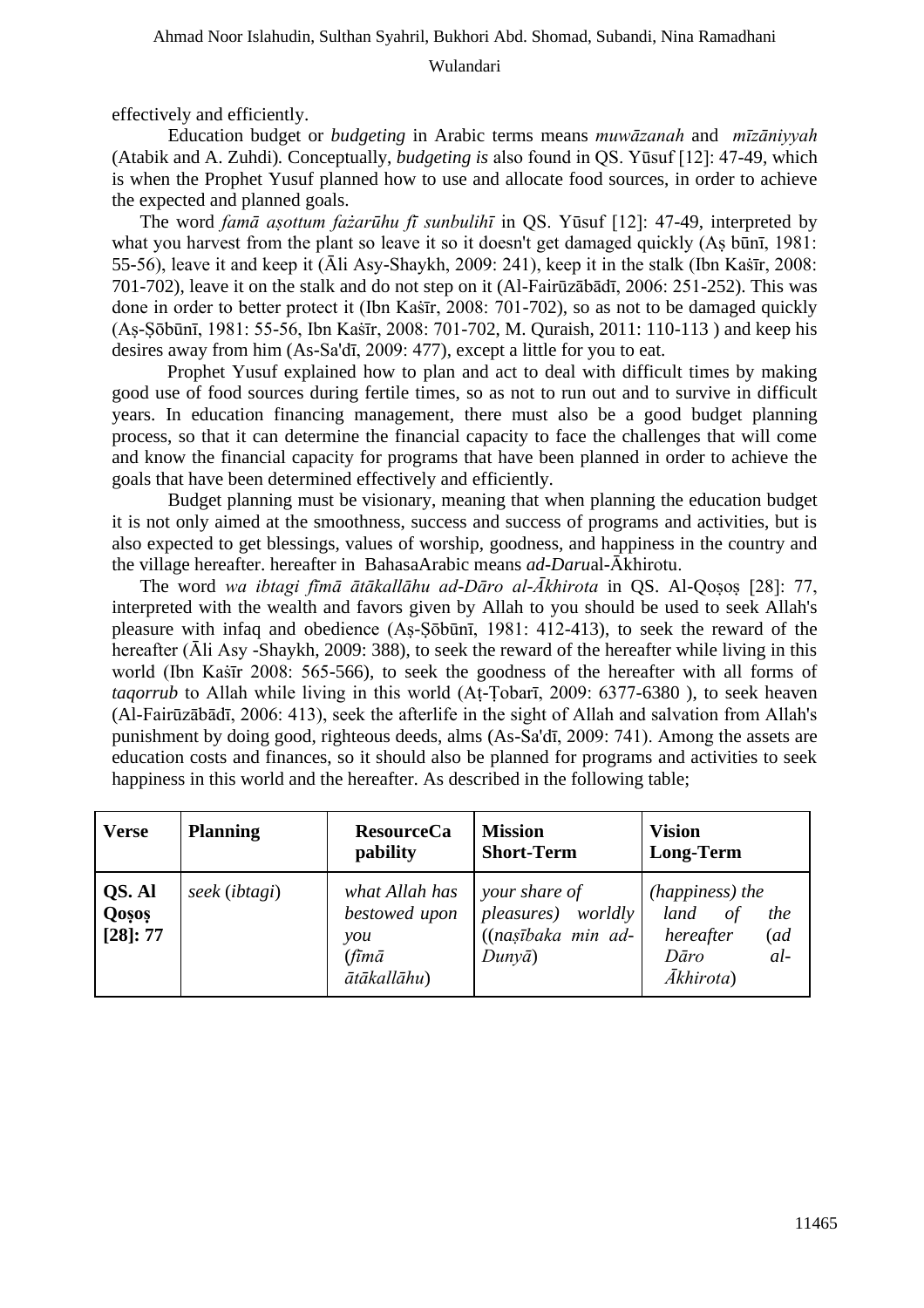| <b>Details</b> | Decision<br>process<br>decision-<br>The<br>making process<br>in planning for<br>of<br>the<br><i>use</i><br>educational<br>funding sources | All sources of<br>education<br>financing,<br>whether<br>from<br>the<br>government,<br>parents,<br>community and<br>business<br>$\alpha$<br>creativity | Smoothness,<br>and<br><b>SUCCESS</b><br>the<br>success of<br>activities<br>planned in the<br>education<br>budget<br>planning/budgeti<br>ng | blessing, the value<br>of<br>worship,<br>increased<br>goodness,<br>the<br>pleasure of Allah,<br>reward, goodness<br>of the hereafter,<br>Heaven of Allah,<br>from<br>safe<br>the<br>punishment<br>-of<br>Allah<br>and<br>the<br>happiness in<br>of<br>the<br>land<br>hereafter |
|----------------|-------------------------------------------------------------------------------------------------------------------------------------------|-------------------------------------------------------------------------------------------------------------------------------------------------------|--------------------------------------------------------------------------------------------------------------------------------------------|--------------------------------------------------------------------------------------------------------------------------------------------------------------------------------------------------------------------------------------------------------------------------------|

Quran Perspective Education Financing Management

Budget planning must also be missionary, meaning that planning that have programs, activities and targets to seek the pleasure of Allah, this is done in order to realize the vision that has been planned, namely happiness in the land of the hereafter. When Allah satisfied with the goals, activities and programs of an educational institution, it will achieve the vision of planning, namely the life of the afterlife. Seeking Allah's pleasure in the Qur'an using the words *ibtighōa marḍōti Allōhi, ibtighōa wajhi Allōhi* and *yurīdna wajha Allōhi*.

The word *illā ibtighōa wajhi Allāhi* in QS. Al-Baqoroh [2]: 272, interpreted with except to seek the pleasure of Allah (Āli Asy-Shaykh, 2009: 46, Al-Fairūzābādī, 2006: 54), except only to seek the pleasure of Allah, not for worldly purposes (Ash-Shabuni, 2001: 364), it is not the charity of the believers but for seeking pleasure Allah, because of their faith forbids bad intentions and obliges them to be sincere (As-Sa'dī, 2009: 124). This verse tells us to donate and spend our wealth solely to seek the pleasure of Allah SWT. among the treasures what is spent is the cost of education, then the cost must be planned to seek the pleasure of Allah swt. in its programs and activities. This is a mission from planning to realize the vision of planning that is happiness in the afterlife.

Education budget planning must also be based on and aimed at ihsan or goodness. Ihsan means good. The commandments of ihsan in the Koran are global and general, therefore ihsan also includes several virtues in planning the education budget.

The word wa ahsin in QS. Al-Qosos [28]: 77, interpreted with and do good to all parties (M. Quraish, 2011: 664-668), do good to your servants (Aṣ-Ṣōbūnī, 1981: 427), by giving money given by Allah in His path and pleasure (Aṭ-Ṭobarī, 2009: 6431-6433). In order to be able to do good and be able to spend and allocate the treasures that Allah has given in His path and pleasure, it is first necessary to start with a plan that is based on and aimed at ihsan and goodness. Likewise, planning the education budget in an educational institution must be planned with the basis and purpose of goodness, so that it can produce ihsan outputs and activities that are full of goodness.

In order to achieve the mission, vision and Ihsan in budget planning, there must be obedience and loyalty to Allah's laws, statutes and shari'a, except for the sources of costs that have not been specified and specified in Islam.

The word *farīḍotan minallāhi* in QS. At-Taubah [9]: 60, is interpreted with a law whose obligations and distribution have been determined by Allah's provisions (Ibn Kasir, 2008: 532-535), which Allah SWT. has obligated and limited it (Aṣ-Ṣōbūnī, 1981: 530), and determined it (Āli Asy-Shaykh, 2009: 196), the distribution that Allah has distributed to them (Aṭ-Ṭobarī, 2009: 4021-4033). Zakat is one of the sources of education financing, because in its planning it must be obedient and obedient to the provisions that have been set by Allah SWT. divided into eight groups contained in this verse. When receiving financing from zakat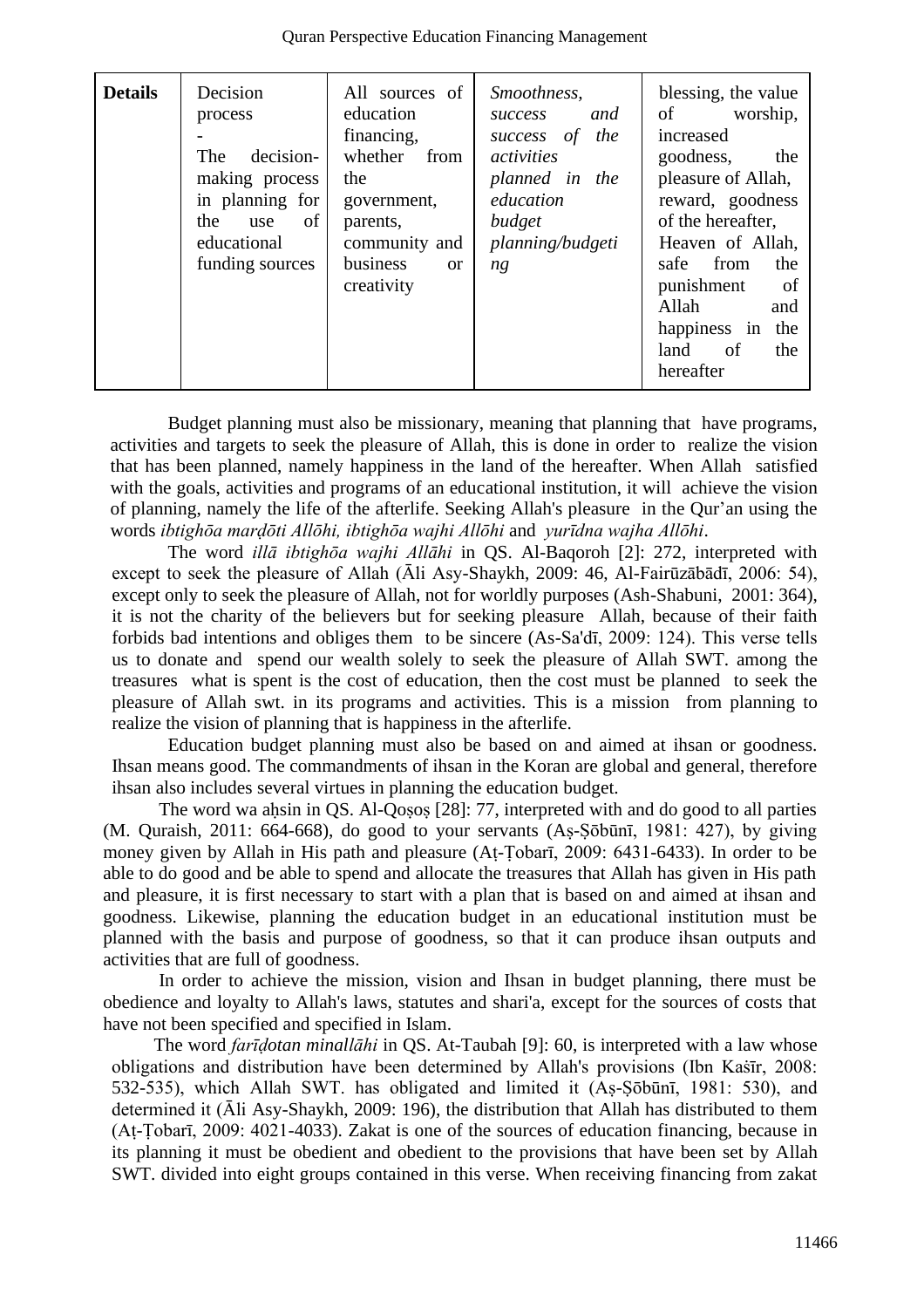sources, it is planned to be allocated to groups that are allowed to distribute zakat funds, such as students who are indigent, poor, in debt and who are classified as *fī sabīlillāhi*. Likewise, zakat which is a source of financing should be taken from people who are really able and have the right to pay it.

Education budget planning is also the result of deliberation. Before deciding and establishing a budget plan should be preceded by deliberation, so that decisions on activities and programs as well as financial capacity educational institutions can be decided well and wisely.

The word *wa syāwirhum fī al-Amri* in QS. li 'Imrōn [3]: 159, interpreted by deliberation in every matter (Aṣ-Ṣōbūnī, 1981: 234), analyze and think about it (As Sa'dī, 2009: 173), this is to find goodness, ideas, opinions and affairs the best in management (Aṭ-Ṭobarī, 2009: 2033-2037), for kindness and making them more enthusiastic in their work (Ibn Kaṡīr, 2008: 585-587), because mistakes made after deliberation are not as big as mistakes made without deliberation , and the truth that is achieved alone, is not as good as the truth that is achieved together (M. Quraish, 2011: 309-318). In this verse there is an order to conduct deliberation. Management of education financing is a matter that requires deliberation. Therefore, the plan *budgeting* must be decided through deliberation. With deliberation, it is hoped that good decisions can be made to plan the budget for education costs.

After trying to deliberation in planning the education budget then the thing to do after that is tawakkal. Tawakal means surrender and lean on to God's will in all the education budget plans that have been prepared plan.

If your heart has decided on a case after deliberation (Aṣ-Ṣōbūnī, 1981: 234), or has willed and made a determination after deliberation (Ibn Kaṡīr, 2008: 585-587). The word *fa iżā 'azamta fatawakkal 'alāllāhi* in QS. li Imrōn [3]: 159, then rely on Allah and leave his affairs to

Him (Aṣ-Ṣōbūnī, 1981: 234), rely on the power and strength of Allah (As-Sa'dī, 2009: 173), put your trust in him, pray, try and do it for the sake of your Lord, believe in Him in all things and be content with all His statutes (Aṭ-Ṭobarī, 2009: 2033-2037). The attitude of tawakkal to Allah should be in all affairs and matters, especially after conducting deliberation. After deliberation to determine the *budgeting* of the budget plan, then the things that will happen after that we surrender and leave everything to Allah SWT. because humans only plan but Allah is the one who determines and allows it.

The next planning principle is a commitment to budget planning that has been determined and decided. Commitment in Arabic means *iltizām, ta'ahhud, irtibāṭ, ittibā', tagoyyud*. A believer is obligated for him to commit, by carrying out Allah's commandments and abandoning His prohibitions, as well as to the plans, conditions, promises, decisions and agreements that have been determined and decided by him then it is proper for him to obey and commit to implementing them.

The word *fa ittabi'hā* in the verse of QS. Al-Jāṡiyah [45]: 18, interpreted as follow (Aṣ-Ṣōbūnī, 1981: 178, Aṭ-Ṭobarī, 2009: 7376-7377, li Ash-Shaykh, 2009: 500), be consistent and implement it (Al-Fairūzābādī, 2006: 540), continue to seriously implement and follow the Shari'a that We have given you (M. We set for you (Aṭ-Ṭobarī, 2009: 7376-7377, li Asy-Shaykh, 2009: 500). Every believer must follow and commit to Allah, the Messenger of Allah, the Shari'a, the religion of Islam and what Allah has revealed. Likewise in education financing, a believer is required to follow and commit to a plan that has been mutually agreed upon and that has been decided, so that all the agendas and programs that he has planned will achieve.

With budget discipline, consistent with the plans that have been set, support from implementers from the top to the lowest levels, directed and controlled in accordance with plans, programs or activities and in an orderly manner, the management of education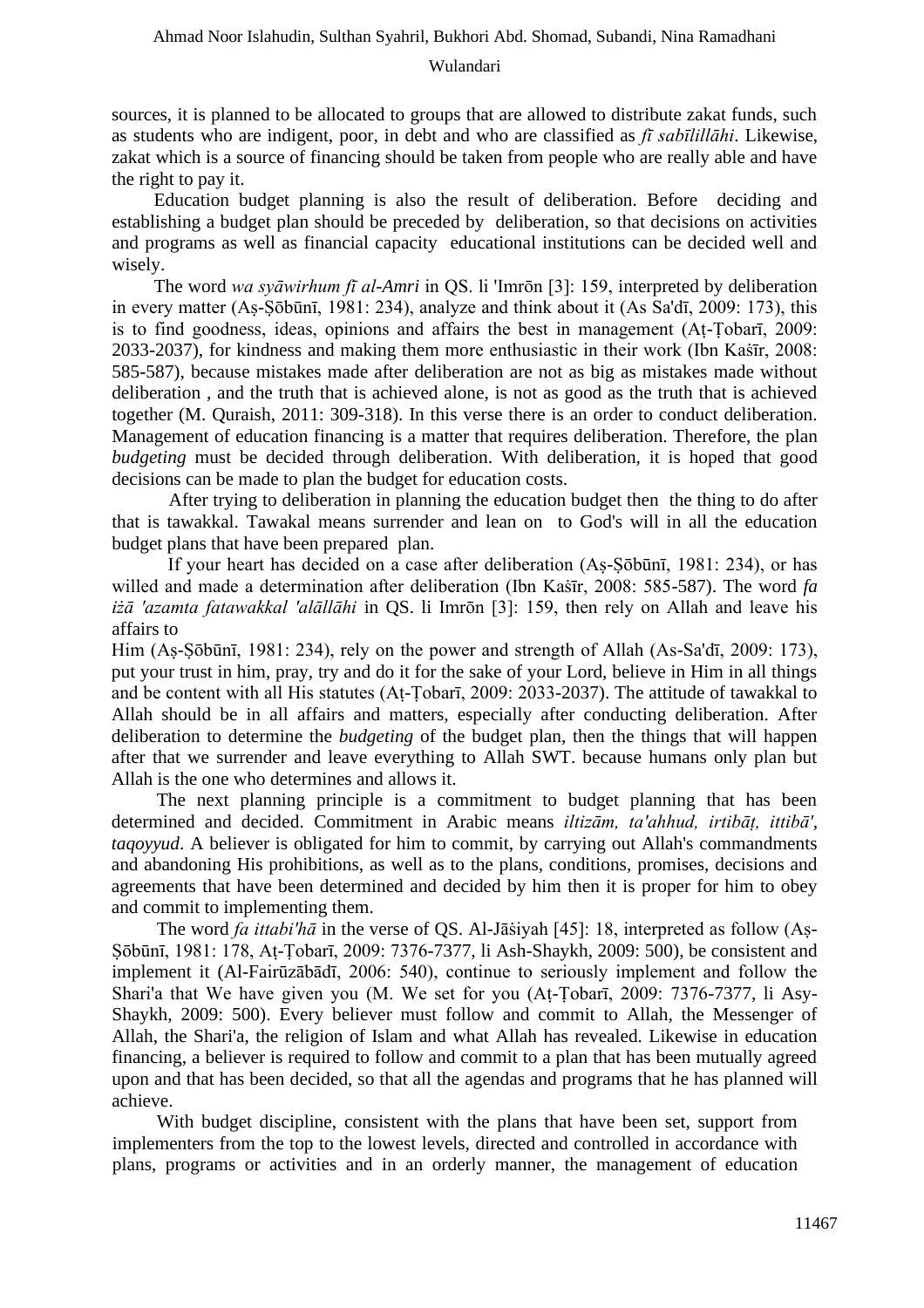financing in an institution will be achieved properly and maximally.

*Budget* is a plan to estimate the expenditure of funds or costs expressed in monetary units, the preparation of a budget of funds that will be issued in the next period or the calculation of assets or income owned by spending needs in the future. Theseestimates *budget*  are analyzed and measured by the ability to meet the objectives to be achieved. *Budgets are*  analyzed, calculated and estimated carefully, because estimates without data and analysis are prohibited in religion, and that is what is called *onn*. This analysis aims to obtain more optimal, effective and efficient results, to assess organizational performance, to achieve predetermined goals. Analysis in Arabic means *taḥlīl.* The word *taḥlīl* in the Koran is not found, but there are words that indicate the activity of seeing, paying attention and analyzing, including the words *falyanẓur* and *faltanẓur* from the origin of the word *naẓoro-yanẓuru.* 

The word *falyanẓur ayyuhā azkā o'āman* in the verse QS. Al-Kahf [18]: 19, then let him choose (Aṣ-Ṣōbūnī, 1981: 152, Ibn Kaṡīr, 2008: 112-113, Aṭ-Ṭobarī, 2009: 5317-5326), the most halal food, the best, the most delicious, the most abundant, the most sacred, then let him buy it and take it as food for others. This verse teaches how the messengers sent by the youths of *Ashabul Kahf* analyze, see and choose halal and good food to buy and eat. Likewise, the management of education financing must have consideration and analysis before planning the education budget, not just a mere estimate, in order to achieve the goals of educational institutions and obtain the maximum results.

Sumber in Arabic terms means *maṣōdīr, rōdāt* and *mawārid*. Financing in b.Arabic meansahasa *tamwil*Then the sources of financing in Arabic are *mashōdīr at-Tamwl.* There are four sources of education funding, namely; government, community, parents and guardians and independent business and creativity.

The word *innamā aṣ-Ṣodaqōt li*… in QS. At-Taubah [9]: 60, zakat is only limited to the eight target groups of zakat recipients, so it is not permissible to give zakat to other than them (Aṣ-Ṣōbūnī, 1981: 530, Aṭ-Ṭobarī, 2009: 4021-4033, Al-Fairūzābādī, 2006: 206). Among the eight groups is *fī sabīlillāhi*. Seeking knowledge is included in jihad in the way of Allah /*fī sabīli Allāhi* (As-Sa'dī, 2009: 406-407). According to Sayyid Quthub *fī sabīlillāh* is a very broad door covering all public benefits. Yusuf al-Qardhawi does not limit the definition of *fī sabīlillāh* to fighters who take up arms, but expands it within the meaning of jihad. The word jihad can be with a pen, tongue, sword and arrow. Jihad can be in the form of thought, education, social, economic, political and military. All of that is included in the meaning of jihad. From some of the descriptions of these opinions, it is concluded that seeking knowledge and education is part of jihad, and those who strive for jihad get their share of zakat through thegroup *fī sabīlillāh*, then one source of funding for education for students is a source that comes from zakat.

The source of education funding must be a lawful and good source. Halal in Arabic means h*alāl*. Either in Arabic means t*oyyib* or t*oyyibāt*. Good can also be expressed by the redaction *azkā to'āman* which means better food. Islam forbids all haram money in various forms that are obtained through ways that are not justified by the Shari'a. With halal and good sources, it is expected to get blessings in managing an educational institution.

In QS. Al-Baqoroh [2]: 16 words h*alālan* interpreted with what Allah has made lawful (Ash-Shabuni, 2001, 221-222, As-Sa'dī, 2009: 77, Al-Fairūzābādī, 2006: 33) or clean sustenance, holy and not unclean (Āli Asy-Shaykh, 2009: 25). And the word t*oyyiban is*  interpreted as not unclean (As-Sa'dī, 2009: 77), everything that is good and does not harm the body and mind (Ali Ash-Shabuni, 2001: 221-222), holy is not unclean and not haram (A). - Ṭobarī, 2009: 825-826), which is useful and does not harm (Āli Asy Shaykh, 2009: 25), which is good without any prohibition from Allah (Al-Fairūzābādī, 2006: 33). In this verse there is a command to choose the food to be eaten, both source and type, namely food that is lawful and good. Eating is the main purpose of property, which is produced by various types of work and professions, including in the field of education. Therefore, sources of education financing must also be produced from sources that are lawful and good.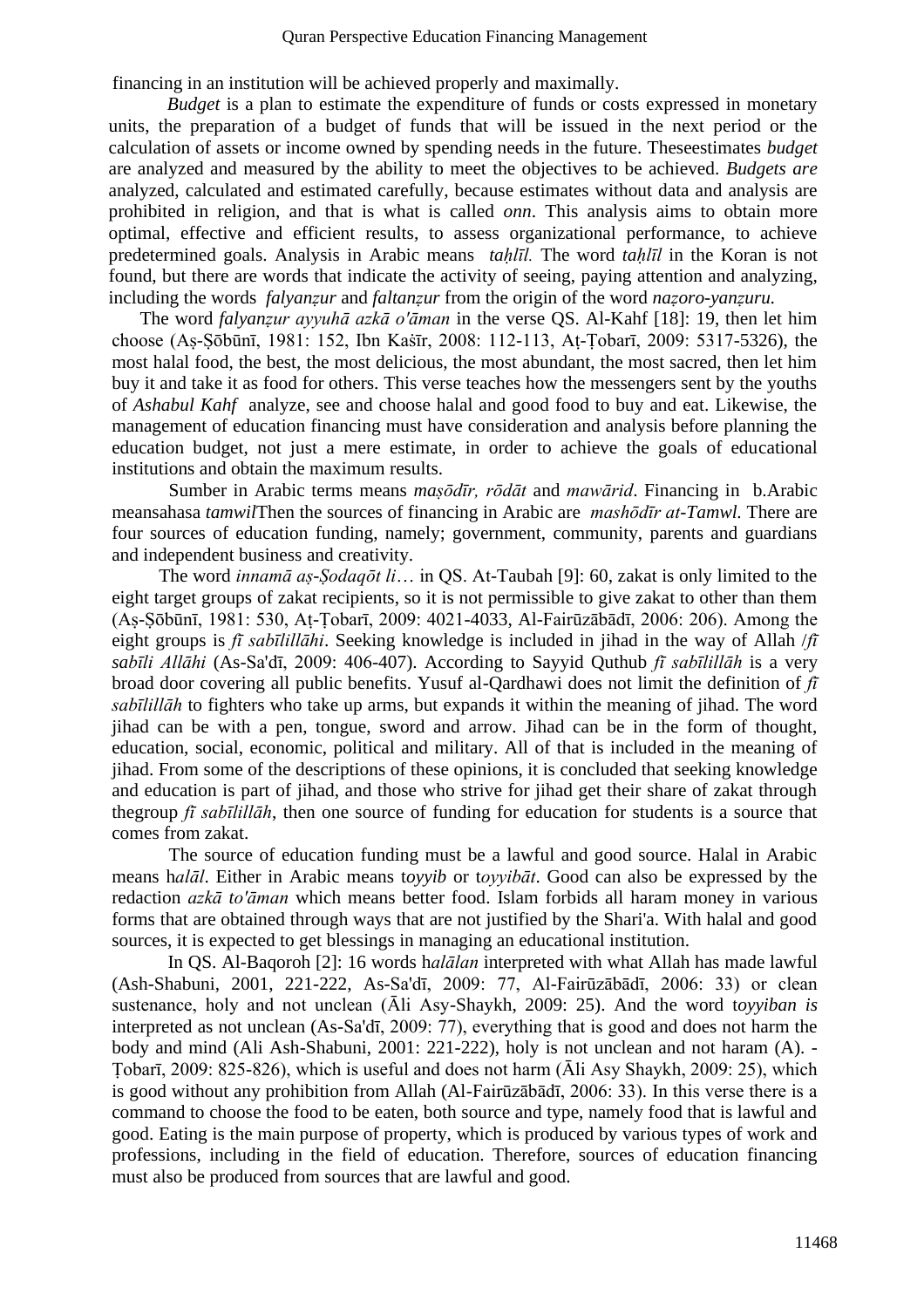Sources of education financing must be from sources that are lawful and good and not from sources that are vanity and usury. Batil in Arabic means *bāṭil*.

The word wa lā ta`kulū amwālakum bainakum bi al-Bāṭili in QS. Al-Baqoroh [2]: 188, enjoying in a way that is not permitted by Allah (As-Sōbūn, 1981:121), by doing dzolim (Al-Fairūzābādī, 2006: 37), by stealing, ghoshob (borrowing something without the owner's permission first), perjury, bribery, usury and so on (Āli Asy-Shaykh, 2009: 29). The prohibition of his property is general, meaning that it includes the finances of educational institutions, therefore it is forbidden to take sources of financing in a vanity way. Among the sources of vanity are sources that are produced by means of usury.

In the source of financing there must be religiosity. Religiosity in the financing of education means devotion to religion or piety. Religiosity in religion can be in the form of faith, piety and pious deeds. Sometimes sources of sustenance, wealth and finances come unexpectedly because of faith, piety and good deeds. Therefore, if all components of educational institutions can increase and maintain faith, piety and good deeds, then this is what sometimes makes things easier, brings sustenance and reduces calamities so that their finances become more sufficient and a blessing. Islam has always associated economic behavior with Islamic aqidah and this is something that is not owned by modern economics.

The word *la fataḥnā 'alaihim barokātin min as-Samāi wa al-Arḍi* in QS. Al-A'rōf [7]: 96, interpreted as "surely Allah will extend goodness to them from various directions" (Aṣ-Ṣōbūnī, 1981: 449-450), "surely Allah will open for them the doors of goodness from all directions" (Āli Asy-Shaykh, 2009: 163), "the continuous goodness of the heavens and the earth for them" (Aṭ-Ṭobarī, 2009: 3581), "the many virtues *of the heavens and the earth* that produce prosperity and the mind" (M. Quraish, 2011: 216-220). The command to believe and fear Allah SWT. public for anyone, anytime and anywhere. So even this includes all components in educational institutions, so if all people in an educational institution believe and fear Allah, they will certainly be given sources of convenience, sustenance and finance from unexpected origins.

The principle of the next source of funding is responsibility in financing education. Responsibility in Arabic means masūliyyah. The responsibility here is financial and material responsibility or masūliyyah māliyah. This principle applies to parents, guardians of students and the government, as a sense of material responsibility for the education of children and the poor, the need for teachers, schools as a means of da'wah and education.

Editorial words in the Qur'an that explain the responsibilities of parents, guardians of students and the government for the cost of education, including the command to read and study for individuals and residents of a country as contained in the QS. Al-'Alaq [96]: 1-5. In teaching and learning activities, costs are required for this activity, so for individuals, parents, guardians of students and the government are responsible for the success of this educational activity.

This verse commands and commands to read, write and study because all three are symbols of Islam (As-Sōbūnī, 1981: 561-562). The word igro` in the verse of QS. Al-'Alaq [96]: 1-5, fascinated by reading the revealed Qur'an (Āli Asy-Shaykh, 2009: 597), read Divine revelations and read also nature and your society, so that you equip yourself with the power of knowledge , the command of iqro` includes a study of the universe, society and oneself, as well as written readings, whether holy or not (M. Quraish, 2011: 454-465). Commands to read and study are general both for individuals, parents, and governments. And to get education and knowledge, one thing that is needed is the cost. So the source of the costs that come from parents is a form of responsibility towards children and their citizens to realize teaching and learning activities and provide opportunities for children and their citizens to receive education.

Verse QS. Al-Baqoroh [2]: 233, QS. Aṭ-Ṭolāq [65]: 7 discusses the husband's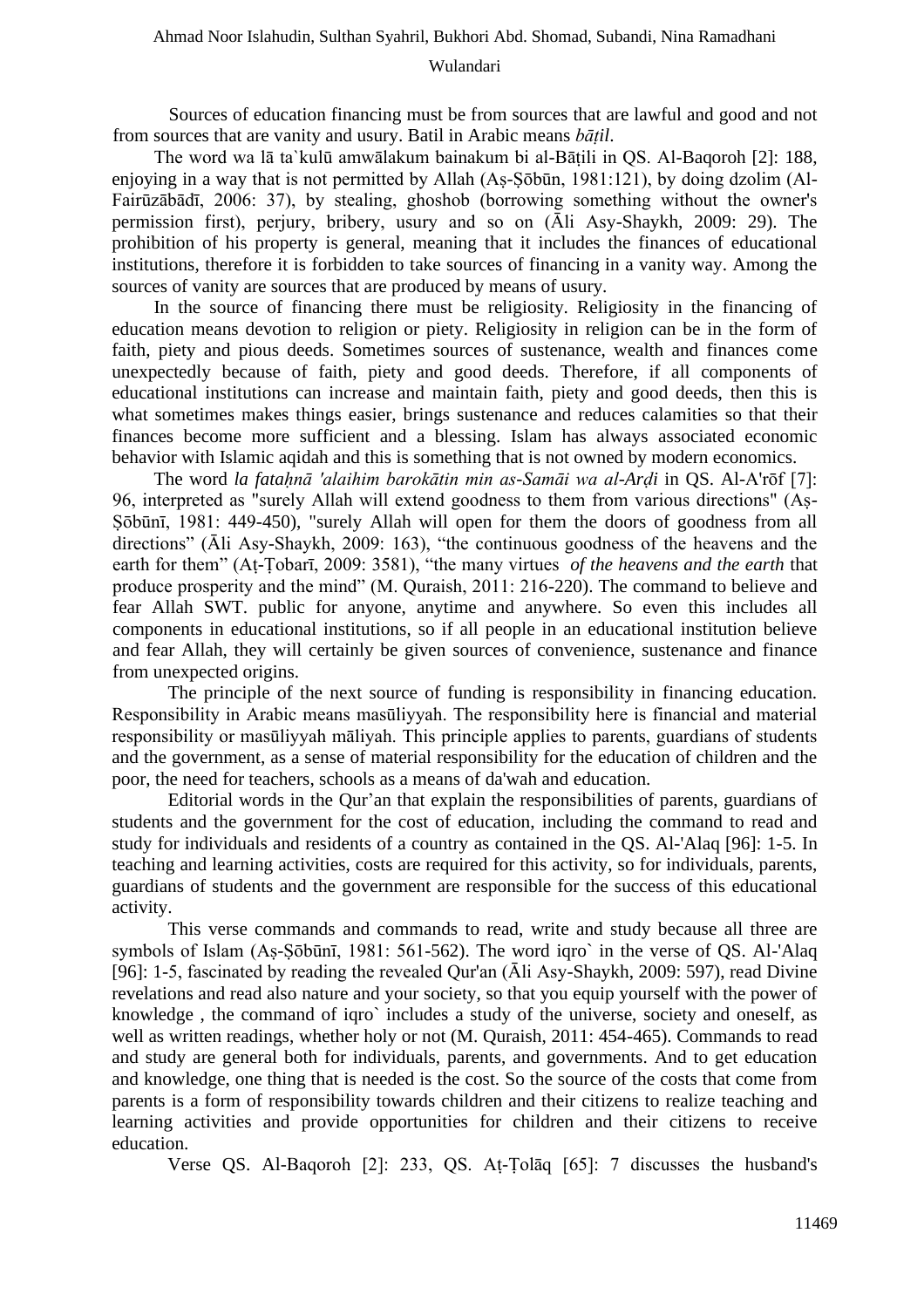obligation to provide for his children, wife and those who must support him. Among the livelihoods for their children is to pay for it in education. So the income of a father for his children in the field of education is a form of responsibility in educating and educating his children.

The word wa 'alā al-Maulūdi lahū rizquhunna wa kiswatuhunna bi al-Ma'rūfi in the verse of QS. Al-Baqoroh [2]: 233, obliged to pay obligations for a father (Aṣ-Ṣōbūnī, 1981: 141), provide a living for breastfeeding (Al-Fairūzābādī, 2006: 46), anything he needs (Aṭ-Ṭobarī, 2009 : 1318-1320), issued and clothed his divorced mother (Aṣ-Ṣōbūnī, 1981: 141). From this verse it is known that a husband is obliged to provide a living for his wife and children. Among the livelihoods for children are to provide for them and finance them in the field of education. The income of a father for the cost of his child is a form of his responsibility in providing a living for him.

The principle of the next source of funding is the cost of proper education and not overload beyond capacity. Worthy in Arabic means *mulāamah*. Say *mulāamah* is not found in the Qur'an, but there are words that indicates appropriateness and suitability, namely the word *taklf*.

The word *Lā yukallifullōhu nafsan illā wus'ahā* in QS. Al-Baqoroh [2]: 286, interpreted with Allah SWT. not burden someone above the limit of his ability (Aṣ Ṣōbūnī, 1981: 175), or ask a servant who is unable to carry it out (Āli Asy-Shaykh, 2009: 49), or make it difficult unless he is able to carry it out (Aṭ-Ṭobarī, 2009: 1653-1662 ). In this verse Allah gives an example by not burdening someone beyond the limits of one's ability. A guardian is not burdened with providing a living beyond the limits of his ability, then the educational institution also does not burden the guardians with costs that exceed and are beyond the limits of ability or exceed the standard limits of educational costs that have been set, which can give difficulties to the guardians of students. because things like that are burdensome, especially the infrastructure and quality facilities are not in accordance with the costs incurred.

The principle of the next source of financing is a source of sincerity in financing education. This source is in the form of sunnah alms, such as; grant, infaq, will, voluntary financial assistance and endowments. Principle-based sources of financing sincerity has the following characteristics; hoping for the pleasure of Allah swt., give treasures that he loves and likes, does not want anything in return and words thank you but only hoping for the pleasure of Allah, not mentioning it giving and not hurting the feelings of the recipient, donating and allocating it both in the free time and in the tight time.

The word *'alā ubbihī* in QS. Al-Baqoroh [2]: 177, interpreted with a very beloved treasure (Aṣ-Ṣōbūnī, 1981: 114, li Asy-Shaykh, 2009: 27, Ibn Kaṡīr, 2008: 302-304, As-Sa'dī, 2009: 80- 81, Al-Fairūzābādī, 2006: 5), even though he wanted it (Ibn Kaṡīr, 2008: 302-304), voluntarily (Āli Asy-Shaykh, 2009: 27). The wealth given to help the field of education sincerely and voluntarily is proof of the faith of the giver (As-Sa'dī, 2009: 80-81). Sources of financing from this sincerity can be in the form of alms, grants, infaq and waqf.

The principle of the next source of financing is effort and creativity in education financing. Islam strongly encourages someone to work, be productive, and professional. Working in Islam is the heart of this worldly life and the hereafter in Arabic means *juhdun* or *kasbun*. Creativity in Arabic means *ibtikār, ibdā'* and *ikhtirō'*, creativity is one part of business. Business words too edited in the Qur'an with the word *aḍ-Ḍorbu fī al-Arḍi* which is translated with walk (strive) on the earth. The business order is also edited in the Koran with the words *al-Masyyu fī manākibi al-Arḍi*.

Every effort is actually meant to seek some of God's bounty. gift God can be reached and obtained through the intermediary is trying. Word search some of God's gifts in the Qur'an are edited with *ibtigōu min faḍlillāhi*.

The word *ibtagū min faḍlillāhi* in QS. Al-Jumu'ah [62]: 10, interpreted to seek and ask for the grace of Allah (Aṭ-Ṭobarī, 2009: 8037). So among the efforts to reach the grace and gift of God, namely by making efforts and creativity creativity, both individuals and organizations in an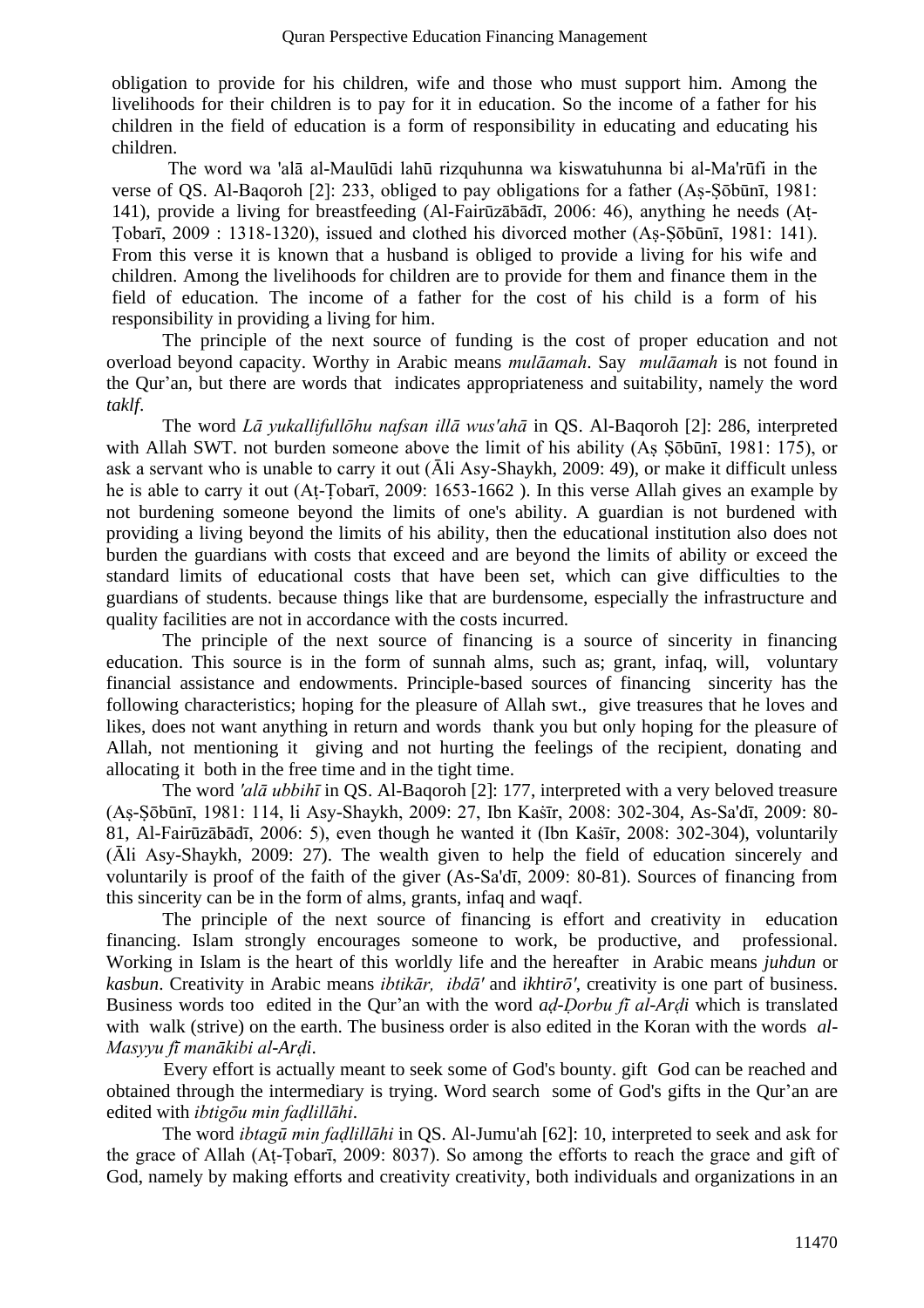#### Ahmad Noor Islahudin, Sulthan Syahril, Bukhori Abd. Shomad, Subandi, Nina Ramadhani

## Wulandari

educational institution to realize educational funding sources.

Budget allocation in Arabic means *nafaqōt, infāq* and *maṣōrīf*. Zakat is one of the sources of financing for education, one of which is *al-Fuqorōi*, *al-Masākīni* and *fī sabīli Allāhi*, because one form of jihad *fī sabīli Allāhi* is seeking knowledge and education. In order to implement the budget of a work unit, programs, activities, and targets are needed with available funding sources. The word *fī sabīlillāhi* in the verse of QS. At-Taubah [9]: 60, interpreted by seeking knowledge is included in jihad in the way of Allah /*fī sabīli Allāhi* (As-Sa'dī, 2009: 406-407). According to Sayyid Quthub in his interpretation *fī sabīlillāh* is a very broad door covering all public benefits. According to Yusuf al-Qardhawi, he does not limit the notion of *fī sabīlillāh* to fighters who take up arms, but expands it in terms of jihad. The word jihad can be with a pen, tongue, sword and arrow. Jihad can be in the form of thought, education, social, economic, political and military. All of that is included in the meaning of jihad. From some of the descriptions of these opinions, it can be concluded that seeking knowledge and education is part of jihad, and people who strive for jihad get their share of zakat through thegroup *fī sabīlillāh*, then one of the allocations from zakat which is one source of financing is  $\hat{\pi}$  *sabīlillāh* which including allocating in the education sector.

Allocation is essentially allocating God's wealth. Costs and finances that are managed and allocated in education financing management are God's treasures. Treasure in Arabic means mal, while Allah's treasure means shame Allāhi. Other verses that show that all of this belongs to Allah are those that contain the word li Allāhi mā fī as-Samāwāti wa mā fī al-Ardhi.

Indeed, all costs and finances that are managed in the management of education financing are God's money, so all managers are only representatives of God in managing these costs and money. Humans become representatives for the management of God's property in a way that God makes him the master, owner, successor and successor of that property.

The word *min mali Allāhi al-Lażī ātākum* in QS. An-Nūr [24]: 33, interpreted by some of the sustenance that Allah has given you, it is true that all the wealth and favors that we receive, whatever their form, are essentially sustenance given by Allah SWT. which is temporarily entrusted to you (Aṣ-Ṣōbūnī, 1981: 321), and is God's treasure (As-Sa'dī, 2009: 682). Therefore, because we are creatures who are entrusted with sustenance by the Kholiq, the Giver of sustenance, we must also use and allocate these assets with what Allah who gives sustenance and entrust wants, including in allocating it in the management of education financing. We allocate the costs and finances of these educational institutions to activities and places that are permitted and blessed by Allah SWT.

The next allocation principle is efficient by not being wasteful and not being stingy in budget allocation, but must be balanced between the two and rational. Balance not extravagantly and not miserly in Arabic is called *qowām* or *i'tidāl* and *istiqōmah*. The word *qowām* means not extravagant and stingy. This balance is part to be frugal, not luxurious, efficient and according to needs, because it is wrong a principle of expenditure in Islam.

Money and costs are finite resources, so we don't may use it and allocate it wastefully or miserly. extravagant beyond needs and interests or stingy of needs and interests. Because of the extravagant nature and miserliness is a satanic trait that we should not follow. Prohibition of being extravagant and miserly in spending money also includes the education financing management process in an educational institution, therefore the allocation of these costs and finances must be balanced and rational, not allowed to be extravagant and stingy but appropriate with needs and abilities.

The word *wa kāna baina ālika qowāman* in QS. Al-Furqōn [25]: 67, interpreted by their spending is middle and moderate between *isrōf* and *taqtr* (Aṣ-Ṣōbūnī, 1981: 339), their living is just and makruf as allowed by Allah (Aṭ Ṭobarī, 2009: 6107). *Qawāman* means fair, moderate, and moderate (M. Quraish, 2011: 151-152). In preparing a budget plan or *budgeting* too, it must be efficient, not wasteful and not stingy, but halfway between the two.

The next principle is the legality of allocation, namely allocating and spending wealth in the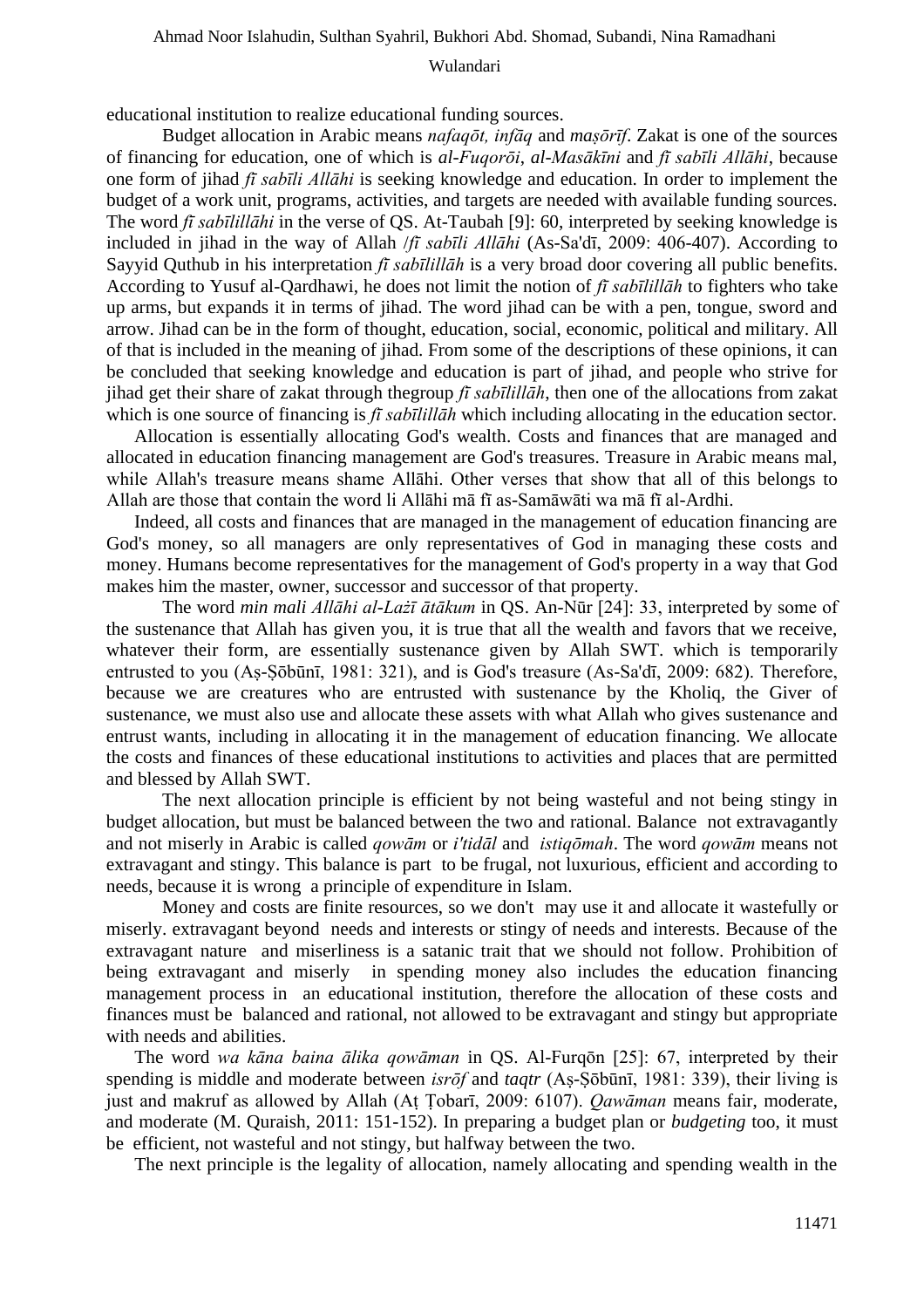way of Allah. Spending wealth in the way of Allah in Arabic means *al-Infāq fī sabīli Allāhi*. Wealth given by God is proper and should be spent and allocated in the way of Allah, among the assets that must be spent in the way of Allah are the costs and finances of educational institutions, it must be allocated to activities that are approved and permitted by Allah, because the general Islamic finance movement is a movement of goodness.

The word *lā yunfiqūnahā fī sabīli Allāhi* in the verse of QS. At-Taubah [9]: 34, interpreted by not spending it in the way of Allah who leads to Allah (As-Sa'dī, 2009: 400), not spending it in the way of goodness (Aṣ-Ṣōbūnī, 1981: 521), not in obedience to Allah (Al-Fairūzābādī, 2006: 202), donating it is not in accordance with the provisions and guidance of Allah (M. Quraish, 2011: 80-84). So in donating wealth, including the costs and finances of financial institutions, it must be donated and allocated to the way of Allah, the way of goodness and obedience to Allah. For whoever does not allocate and spend it in the way of Allah, then for him is a painful and painful torment from Allah on the Day of Resurrection.

The next allocation principle is an allocation that does not cause damage. Damage in Arabic means *fasād*. The cost of this education should not be allocated for programs and activities that contain damage, both damage to aqidah, moral damage and destruction of this universe, does not harm others, is not for political purposes and is not harmful.

The word *wa lā tabgi al-Fasāda fī al-*Arḍi in the verse of QS. Al-Qoṣoṣ [28]: 77, interpreted by not trying with your possessions (As-Sōbūnī, 1981: 427), to do what Allah has forbidden you (Aṭ-Ṭobarī, 2009: 6431-6433, li Asy Shaykh, 2009: 394), or do mischief on earth (Aṣ-Ṣōbūnī, 1981: 427, Ibn Kaṡīr, 2008: 585), with disobedience and transgression (Aṣ-Ṣōbūnī, 1981: 427), or by doing bad to other servants of Allah (Ibn Kaṡīr, 2008: 585), or by being preoccupied with enjoyment and forgetting to be grateful to the One who gives favors (As-Sa'dī, 2009: 751). Destruction is meant by not believing in Allah, refusing to accept the truth and religious values, such as; murder, robbery, reduction of measurements and scales, extravagance, waste, disturbance to environmental sustainability and others (M. Quraish, 2011: 664-668). Included in the prohibition of this paragraph is the allocation of education costs in programs or activities that can cause damage.

The next allocation principle is the obligation to pay zakat, especially for educational institutions owned by private foundations, not public ownership of the community or the state. Zakat in Arabic means *zakah* and *shodaqoh*, also called the word *shodaqoh* because zakat is an obligatory shodaqoh.

Hanabilah and the opinion of Syafi'iyyah say that if the waqf property is waqf which is waqf *mu'ayyan* or the allocation of waqf is determined to a person or group of people, then it has reached the nishab of zakat then it is obligatory to pay zakat on the property, whereas if the waqf property is waqf which is waqf for the public or for people poor people, then there is no zakat on the property even though it has reached the nishab of zakat. The word *khuż min amwālihim odaqotan* in the verse QS. At-Taubah [9]: 103, shows that the Prophet Muhammad was ordered to take zakat from their property, although this command was for the Prophet but in fact this command was also for all Muslims, especially leaders, both presidents and leaders in educational institutions. . And including from the assets that must be taken zakat is the finances of educational institutions from private foundations, not public ownership of the community and the state. Because waqf and social educational institutions have no obligation to pay zakat.

Accounting in Arabic means *muḥāsabah* or *isāb.* Accounting in the Qur'ran there are more than ninety times (Qonṭoqojī: 30), or 100 times (Al-Bāqī, 1991: 245-247). The many repetitions of accounting in the Qur'an as evidence of how important the role of accounting in various aspects of life is.

The word *wa huwa asro'u al-Ḥāsibīna* in QS. Al-An'ām [6]: 62, interpreted by Him counting the fastest (As-Sa'dī, 2009: 305, Aṣ-Ṣōbūnī, 1981: 409), Allah counts and knows the size and number, all deeds, all death and all affairs (Aṭ-Ṭobarī, 2009: 3206), Allah's reckoning is very fast (Al-Fairūzābādī, 2006: 146), because of the perfection of His knowledge and His guard against deeds (As Sa'dī, 2009: 305 ), and because Allah does not count with fingers (Aṭ obarī,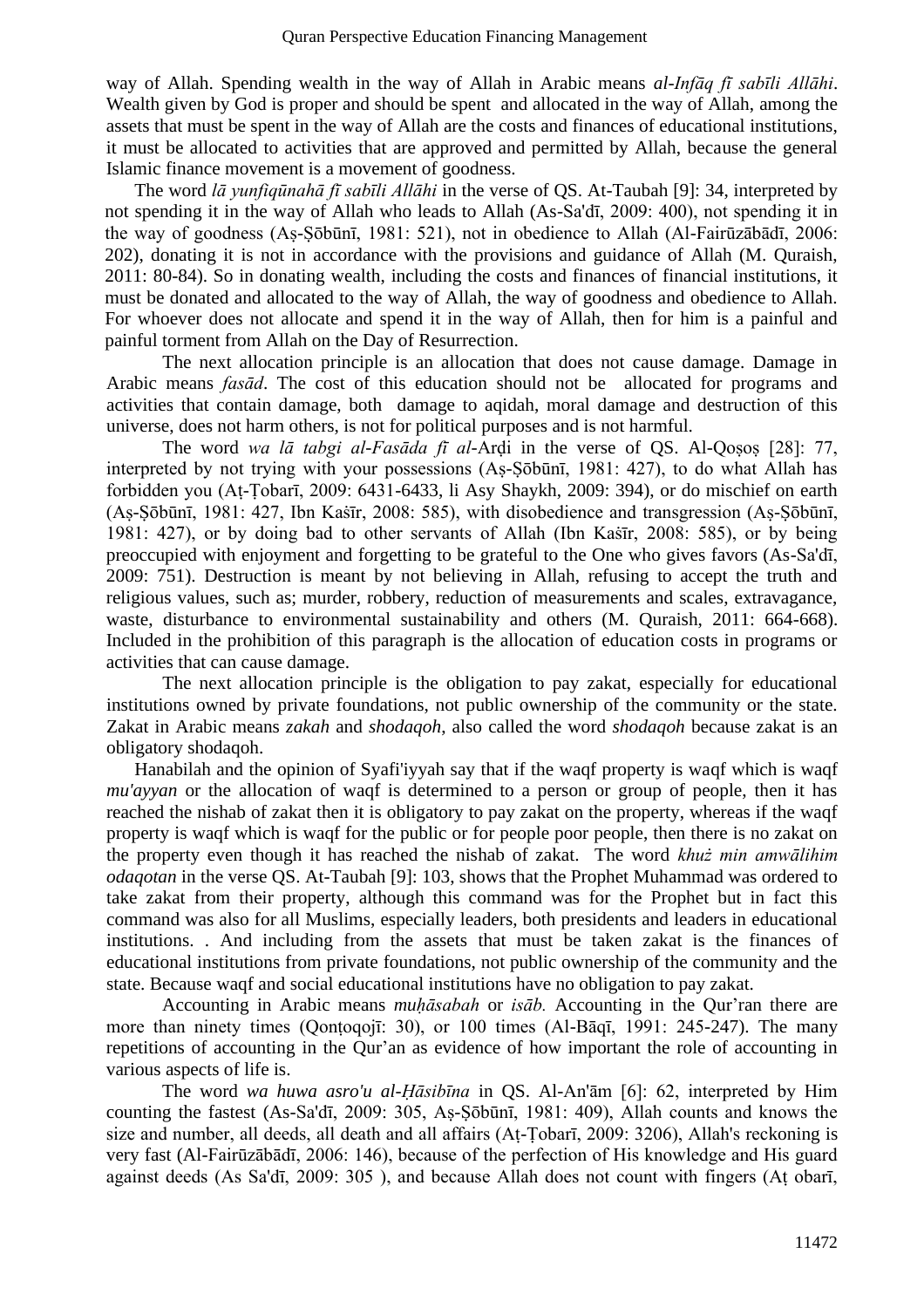2009: 3206), and because one calculation does not make Him busy from other calculations (Aṣ-Ṣōbūnī, 1981: 409). From this verse, it can be seen that calculations, calculations and accounting are contained in the Qur'an, and Allah is the One who is quick to calculate because Allah does not count with fingers, and because of the perfection of His knowledge and His care, and because of a calculation. does not keep Him busy from other calculations.

The first principle of accounting is accountability. Accountability in Arabic means *masūliyyah.* In the Qur'an accountability is edited with *masūl* and *amīn.* Accountability is a form of responsibility for a person's leadership, officials or executor or an organization to parties who have the right or authority to ask for information related to performance or actions in carrying out the mission and objectives organization in the form of reporting that has been determined periodically by accounting clear and easy to understand effectively, transparently and objectively.

Said *al-Qowiyyu al-Amīnu* in verse QS. Al-Qosos [28]: 26, is interpreted literally the best people who are made workers are strong and trustworthy people (Aṣ-Ṣōbūnī, 1981: 412-413), towards the mandate (Al-Fairūzābādī, 2006: 413), which you not afraid of his betrayal of what you have entrusted to him (Aṭ-Ṭobarī, 2009: 6377-6380). This paragraph is the basis for the permissibility of a lease contract, including hiring and assigning someone to become a treasurer or accountant. The most important requirements in hiring treasurers and accountants are strong, professional, competent and trustworthy. Among the efforts to become a trustee and become a trustworthy person is the existence of accounting accountability in the management of education financing, because this is a form of responsibility of the treasurer or accountant to the party who has the right or authority over it.

The next accounting principle is transparency and openness. Transparency is the principle of openness and honesty in providing financial information to stakeholders. Transparent in Arabic means *syaffāf.* This transparent and open accounting is part of honesty and truth. Honesty in Arabic means *idq.* The treasurer or accountant in managing education costs should be transparent, open and honest in providing information regarding the management of education financing.

The word *wa kūnū ma'a aṣ-Ṣōdiqīna* in the verse of QS. At-Taubah [9]: 119, interpreted as those who are true in religion, both in their intentions, words and deeds (Aṣ-Ṣōbūnī, 1981: 554), true in their faith, promises and and in every matter they do (Āli Ash-Shaykh, 2009: 206), in their attitudes, words and actions (M. Quraish, 2011: 280-281). Do the right thing and continue to commit to doing the truth, then surely you will be with those who do it, safe from destruction and Allah will make for you a gap and a way out for your affairs (Ibn Kasir, 2008: 581). In managing education costs, one must act correctly and honestly, including truth and honesty, being transparent in accounting for education financing management. With honesty and transparency owned by treasurers and accountants will increase the trust of leaders to him. So that he is included in people who can be trusted in his work and duties*.* 

The next accounting principle is continuity. Continuity in Arabic means; *al-Istimrōr* or *al-Istimrōriyyah*. The editor of the word *al-Istimrōr* or *al-Istimrōriyyah* is not found its editorial in the Qur'an, but the editors of other verses can be found explain and explain about continuity in accounting, for example, are; *mustakhlafīna fīhi, ista'marokum fīhā* and *i'malū.*

Accounting is carried out continuously, because in accounting activities, will go through various processes in it, ranging from checking financial transactions to bookkeeping or preparation of financial statements. Activities that are continuously repeated are called the accounting process.

The word *mustakhlifīna* in the verse QS. Al-Ḥadīd [57]: 7, interpreted as a successor and successor (Aṣ-Ṣōbūnī, 1981: 313-314, Aṭ-Ṭobarī, 2009: 7883-7884, li Asy Shaykh, 2009: 538, As-Sa'dī, 2009: 1000), owner (Al-Fairūzābādī, 2006: 594), in authority (M. Quraish, 2011: 413- 415). Indeed, humans are the owners, substitutes, successors and authorities of the property that Allah has given them by inheriting from those before them. This change of ownership will run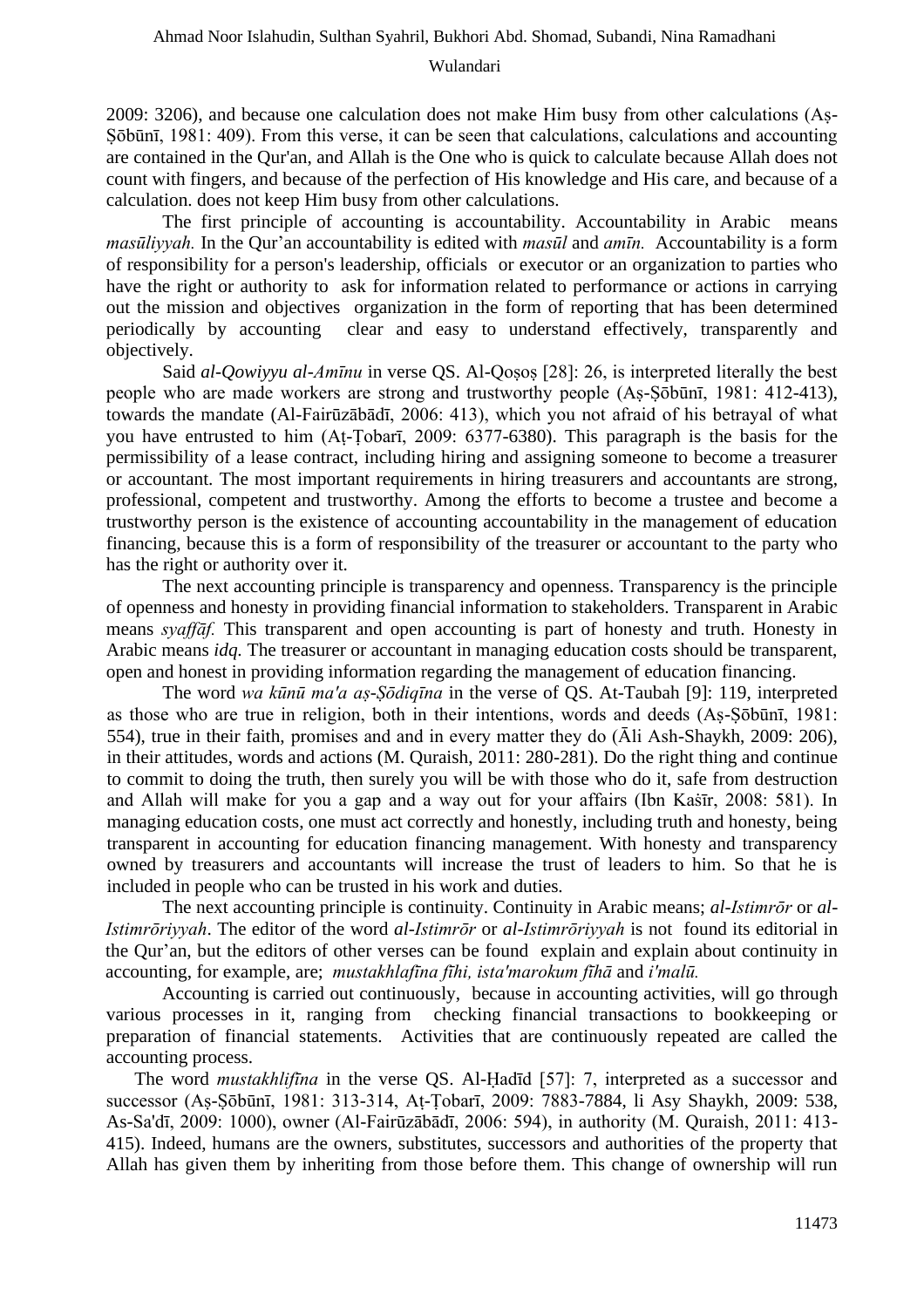continuously, from the previous owner to the next owner. As the owner of assets that are alternate and continuous in nature, they definitely need a way to manage and manage their assets, as well as accounting in their activities carried out continuously or continuously.

The next accounting principle is the existence of an accounting period. Periodization in Arabic means *cycle*. The word *cycle* is not found in the Qur'an, but there is some words that indicate the era, period and period, among them are *as-Shahr, ash-Syuhūr, 'adada as-Sinīna wa al-Ḥisāba*.

The accounting period is the time span used in the financial statements. The accounting periods commonly used are monthly, quarterly, semi-annual and annual. Financial information must be reported on a regular basis, for example quarterly, semester, per year. This periodic reporting of financial information is called with the accounting period.

The word *'adada as-Sinīna wa al-Ḥisāba* in the verse of QS. Yūnus [10]: 5, interpreted by calculating the times with the sun you know the days and by the passage of the moon you know the months and years (Aṣ-Ṣōbūnī, 1981: 561), the calculation of months and days day (Al-Fairūzābādī, 2006: 218), the *number of years and the calculation of* time (M. Quraish, 2011: 332- 334), the calculation of time, the start and end time of something, the number of days and the calculation of hours each day in each year (Aṭ tobarī , 2009: 4178-4179). The editor of the word *'adada as-Sinīna wa al-Ḥisāba* indicates the existence of eras, times and periods. Likewise, accounting has an accounting period. The next accounting principle is the existence of accounting records. In Language Arabic recording means *tasjīl* or *kitābah.* In the accounting process will be carried out records so that all financial matters can be properly recorded and recorded.

In the verse QS. Al-Baqoroh [2]: 282, there are a lot of words related to writing and recording including words; *faktubūhu/*you should write it down*, walyaktub/*to write*, kātibun/*writer*, an yaktuba/ to* write down*, falyaktub/*then let him write*, an taktubūhu/ to* write it*, allā taktubūhā/*(if) you don't write it. The word *faktubūhu is* interpreted with so you should record it (Aṣ-Ṣōbūnī, 1981: 172-173). It can be seen from this verse that it is recommended to record accounts payable, transactions, muamalah, buying and selling and so on, including finance in educational institutions. Therefore, it is necessary to have accounting records in education financing management. This needs to be done in order to protect assets and prevent disputes from occurring (Āli Asy-Shaykh, 2009: 48).

The next principle is to have a format or size for measuring the value of money. The format or size of money in Arabic means *al-Qiyās an-Naqdiyyī* or *al Waḥdāt an-Naqdiyyah*. The format for measuring the value of money in accounting is also known as the *mensurability concept*, meaning that only transactions and events that can be measured in monetary terms are recognized in the financial statements. All transactions and events recorded in the financial statements must be in units of monetary currency.

The word *aż-Żahaba wa al-Fiḍḍota* in the verse QS. At-Taubah [9]: 34, interpreted with gold and silver (Aṣ-Ṣōbūnī, 1981: 521, Al-Fairūzābādī, 2006: 202, As-Sa'dī, 2009: 400, li Ash-Shaykh, 2009: 192, Aṭ-Ṭobarī, 2009: 3978-3984, Ibn Kaṡīr, 2008: 513-517), these two items are the measure of value, the basis for determining the value of money, the medium of exchange in trade and what is generally stored. To this day, these two minerals are still the basis for trade and the value of money for every country around the world. This verse inspires the need for a format or size for measuring the value of money in accounting.

The next accounting principle is the principle of recognizing realized revenue and recognized at the time of income, yield or production, this in Arabic means *taḥaqquq al-Īrōd bi al-Intāj*. Revenue can be recognized in the financial statements when: 1. When: the income is generated. 2. When the income is realized or can be realized. 3. At the time the income has been received/earned.

The word *yauma aṣōdihī* in the verse of QS. Al-An'ām [6]: 141, interpreted with harvest time (Āli Asy-Shaykh, 2009: 146), harvest day or day weighed (Al-Fairūzābādī, 2006: 158), harvest day and reap the results (Aṣ-Ṣōbūnī , 1981: 414), the day of slaughter (Aṭ-Ṭobarī, 2009: 3363-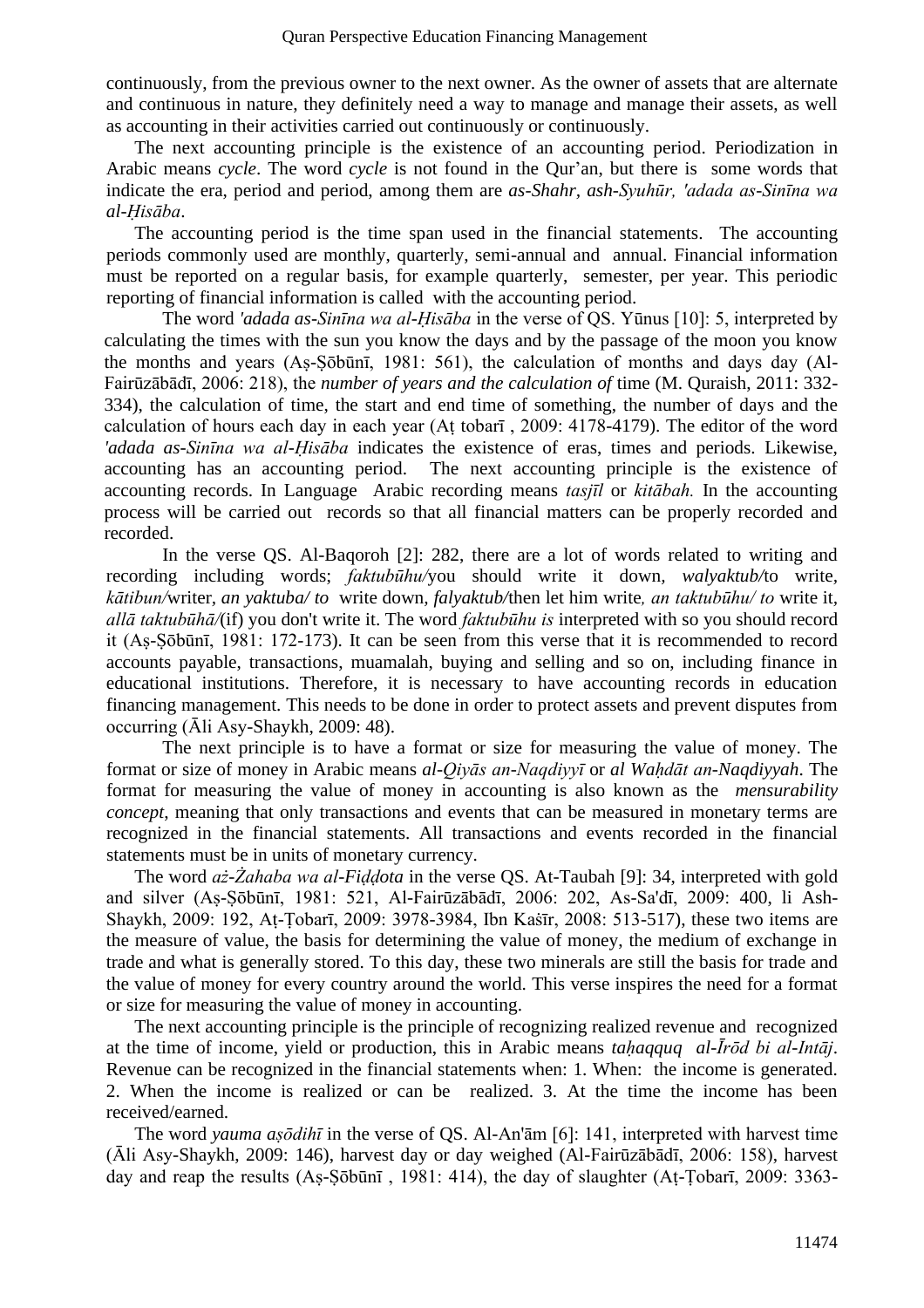3375), the day it was weighed and the scales were known (Ibn Kaṡīr, 2008: 264-267). This means that before the crop yields cannot be received and realized, there is no obligation to pay zakat from the plant. Revenue recognition here when the results have been realized and realized. Likewise, accounting in education financing management cannot be recognized as a source of education financing if the income has not been received or has not been realized.

The next accounting principle is the *balance* or balance of the debit balance and debit balance credit. This principle in Arabic means *al-Muqōbalah baina al-Īrōdāt wa an-Nafaqōt* or *at-Tawāzun baina al-Īrōdāt wa an-Nafaqōt*. Accountants typically use pembukuan pairs, namely credit and debit pair. In the world of bookkeeping In accounting, the numbers between debits and credits must be balanced. The numbers that come out must be balanced with the income earned. The balance is called a *balance* if the number of debit sides is the same with the amount of the credit side without a surplus or deficit.

The word *lahā mā kasabat wa 'alaihā mā iktasabat* in the verse of QS. Al-Baqoroh [2]: 286, every soul gets a reward from the good that is brought and done and gets tormented from the evil/badness that is done (Aṣ-Ṣōbūnī, 1981: 175, As Sa'dī, 2009: 129), then Whoever does good will get good and whoever does evil will get evil (Āli Asy-Shaykh, 2009: 49). This verse teaches about the balance between deeds and rewards. A person's kindness will be repaid even if it's a little, as well as someone's evil will be repaid even if it's despicable. This balance principle must also be applied in education financing accounting, with a *balance* or balance of debit and credit balances.

The next accounting principle is good accounting explanation and disclosure in the presentation and disclosure of accounting data. This accounting explanation can be in the form of financial statements, financial reporting, accountability reports and so on. Explanation in Arabic means *ifṣōh, tibyān, bayān* and *'arḍ*. In accounting explanations are required to explain correctly and honestly without any fraud and lies. Likewise, the Qur'an commands a person to be honest and forbids lying.

In verse QS. Al-Baqoroh [2]: 282 there are many words related to accounting explanations including; *kātibun bi al-'Adli is* interpreted with a just and true author (Ibn Kasīr, 2008: 470-474, Aṭ-Ṭobarī, 2009: 1611-1636), trustworthy (Aṣ-Ṣōbūnī, 1981: 172-173), and orderly (Āli Ash-Shaykh, 2009: 48). The word *an yaktuba kamā 'allamahullāhu is* interpreted by writing (Ibn Kaṡīr, 2008: 470-474) fairly as Allah taught him (Aṣ-Ṣōbūnī, 1981: 172-173) about writing (Āli Asy-Shaykh, 2009: 48 ), which Allah has devoted to him (Aṭ-Ṭobarī, 2009: 1611-1636). The word *wa lā yabkhos minhu syaian is* interpreted with and let him not reduce and hide (Ibn Kaṡīr, 2008: 470-474) from the debt rights (Āli Asy-Shaykh, 2009: 48) of others (Aṣ-Ṣōbūnī, 1981: 172- 173). Likewise in the explanation of education financing management accounting, an explanation based on recording by a fair treasurer or accountant who writes according to what Allah has taught and does not reduce the slightest from the recording.

The next accounting principle is to be selective in choosing treasurers or accountants in education financing management. The word selective in Arabic means ibtilā', intiqō' or ikhtiyār. In education financing management, there should first be a selection for treasurers and accountants who are the best, fair, have the ability and expertise, are professional, qualified, trustworthy, strong, knowledgeable and competent, in the Qur'an it is edited with al-Qowiyyu, al-Amīnu, afīzun and 'alīmun, so that the education cost accounting process can be successful as expected.

The word *wa lā tu`tū as-Sufahāa amwālakum* in the verse of QS. An-Nisā` [4]: 5, is interpreted by not giving extravagant orphans who are prohibited from shopping and the obligation to have guardians of their property (Aṣ-Ṣōbūnī, 1981: 252), which is in your hands and then he wastes it not in place, O guardians (Āli Asy-Shaykh, 2009: 77), for fear of damage and destruction (Aṭ Ṭobarī, 2009: 2137-2144). Included in property are education costs, therefore, in providing education costs to be spent and managed, they should be given to treasurers and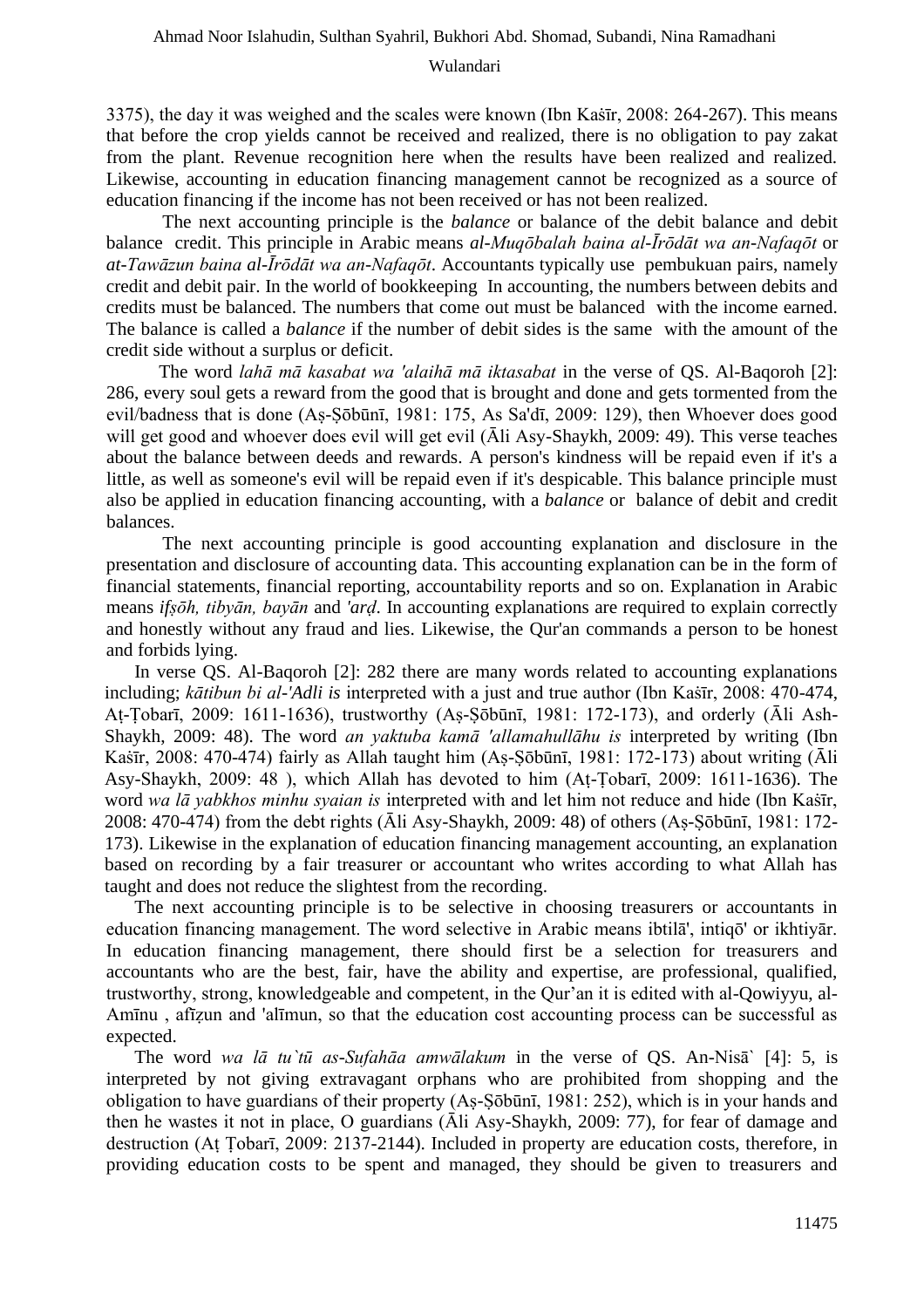accountants who have been selected and tested for their abilities and mandates.

Supervision or *controlling* in Arabic terms means *roqōbah* or *murōqobah.* Essence or supervising in Arabic means *roqīb* or *murōqib*. Supervision, in addition to being edited with words from the origin of the words *roqōbah, murōqobah* and *rōqib, is* also edited in the Qur'an with activities carried out by a supervisor, such as the words *ya'lamu, 'alīm, āfiẓ, qōim, syahīd, muḥīṭ* and *aḥāṭo*.

In verse QS. An-Nisā` [4]: 1 says *Innallaha kana alaikum*roqīban,interpreted by Allah constantly (M. Quraish, 2011:*302-304),* maintain and very aware of all the circumstances and practices of the deeds (as-Ṣōbūnī , 1981: 251), guarding, counting your deeds and supervising your guarding (Aṭ-Ṭobarī, 2009: 2113-2119), supervising (Āli Asy-Shaykh, 2009: 77), supervising all circumstances and your deeds (Ibn. Kastir, 2008: 628). This verse shows the existence of supervision, and Allah is the Most Supervisor, not escape from Allah's supervision, all will get a reward or punishment from all their deeds. Likewise in financing management, there is supervision and control so that the process runs according to what has been planned, in order to achieve the goals and targets that have been set.

Supervision of education financing management according to QS. At-Taubah [9]: 105 there are three namely; *roqōbah dzātiyyah*/ self-monitoring, *roqōbah al-Idāriyyah*/ managerial supervision, both internal and external and *roqbah Ash-Sya'biyyah*/ community supervision.

In verse QS. At-Taubah [9]: 105, the word "*fa sayarollāhu 'amalakum wa rosūluhū wa al-Mu`minūna*, is interpreted with your case and your deeds will become clear and real (As Sa'dī, 2009: 418), then Allah, the Apostle- Him and the believers will see your deeds in the world (Aṭ-Ṭobarī, 2009: 4102-4103), your deeds will not be hidden from Allah SWT. or will be shown to the Apostle and the believers on the day of reckoning (Aṣ-Ṣōbūnī, 1981: 547). The deeds and work that Allah and His Messenger as well as the believers will see are general in nature, meaning that it also includes the management of education financing. This verse indicates that there are three types of supervision. The finances of educational institutions need to be monitored and controlled using a neat, orderly and systematic monitoring system to ensure actual results are in line with planned results.

Supervision of *roqōbah dzātiyyah*/ self-monitoring is the most important and primary supervision, because it comes from the fear of Allah SWT. and comes from faith. This supervision is only found in Islam, and is one of the characteristics of Islamic management. The basis of self-control is trust, which is formed from four things, namely; honesty, sincerity, sincerity and fairness. The behaviors that will emerge from the results of self-monitoring are: fear of Allah, hope in Allah, rely on and depend on Allah (tawakal) and be objective at work.

Supervisory *Roqōbah al-Idāriyyah*/ managerial oversight arises because the distribution and levels of responsibility and authority. This managerial oversight may consist of; a. Internal control, either as a preventive measure or as a treatment measure. b. External supervision, either procedural supervision as a preventive measure or judicial supervision.

Supervision of *roqōbah ash-Sya'biyyah*/community supervision, whether carried out by institutions/institutions or non-institutions/public. *Roqōbah ash-Sya'biyyah*/ community supervision can include; a. Supervision carried out by institutions/parliament, both sharia and non sharia. b. Supervision by the general public.

The supervision of the management of education financing from the Qur'an perspective is said to be as systematic supervision, because it has a neat, orderly and good system as in QS. At-Taubah [9]: 105, because the supervision of the use of the education budget must be systemic and systematic (Matin, 2017: 185-186). The system in the contemporary Arabic-Indonesian dictionary means *manhaj* or *nizōm*. Meanwhile, systematic or methodical in the contemporary Indonesian Arabic dictionary means *manḥajī*. The three forms of systematic supervision are; 1. *Riqōbah dzātiyyah* or self-control. 2. *Riqōbah al-Idāriyyah* or managerial supervision. 3. *Riqōbah Ash-Sya'biyyah* or community supervision. *Riqōbah dzātiyyah* or self-control is what distinguishes it from other models and forms of supervision.

The next principle of supervision is the nature of *murōqobah* or *roqōbah,* namely the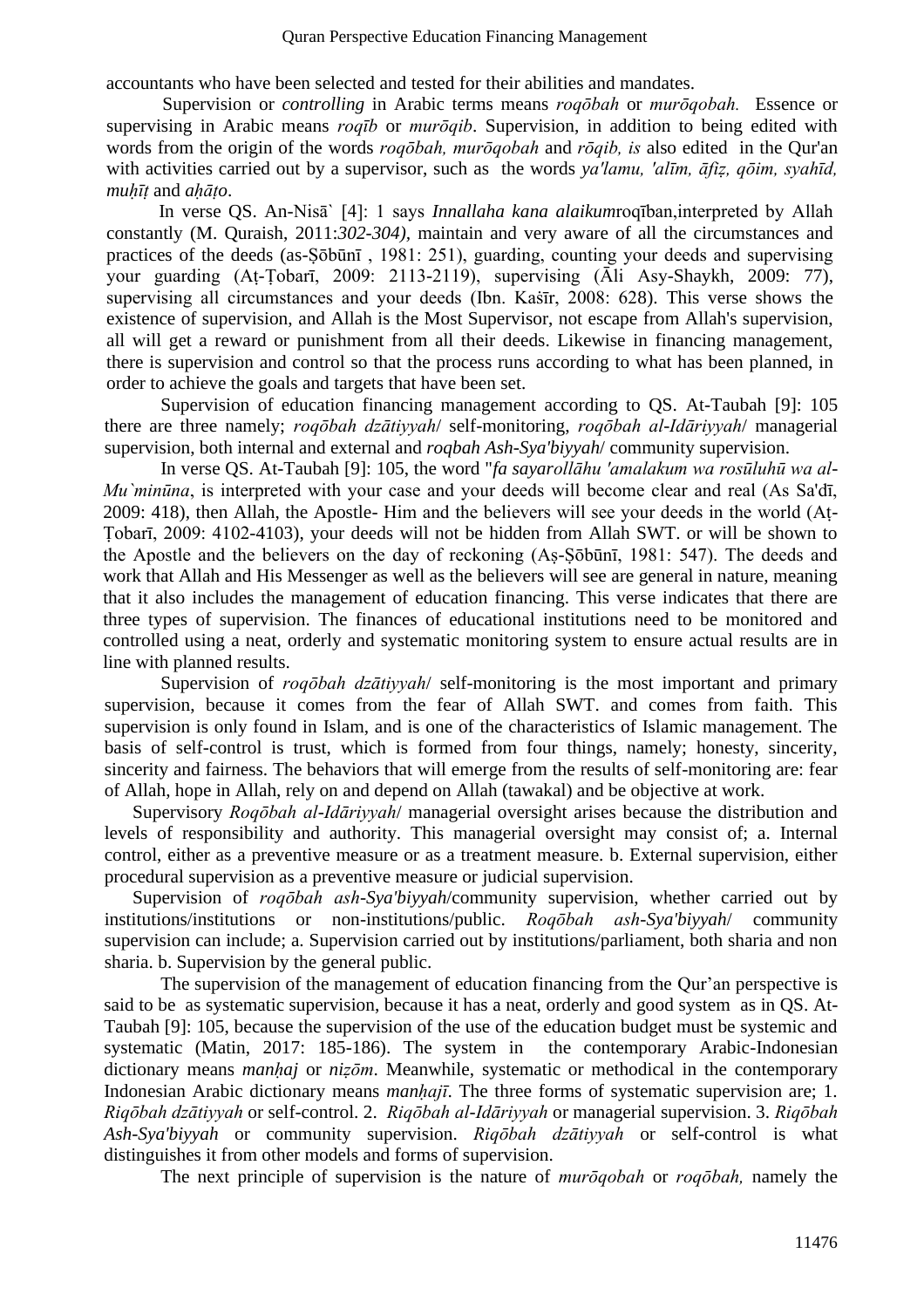nature of feeling always supervised. The nature of feeling always supervised by Allah or His angels in religion is called *murōqobah, roqōbah, tuq* and *taqwā*.

The nature of feeling always being watched is a form of self-control. The nature of feeling always supervised this is very important, so that every person and individual involved in education financing management carries out the responsibilities and duties intended to worship Allah, so that he is afraid to commit fraud and disobedience because he feels that he is always being watched by God who will later be accounted for all his deeds.

The nature of feeling always being watched arises because of the understanding that Allah is All-Knowing, All-Supervising, All-Guarding and Witnessing over everything, including education financing management activities.

The word *walyattaqi Allāha rabbahū* in verse QS. Al-Baqoroh [2]: 282, is interpreted to mean that he should fear Allah, the Lord of the worlds (Aṣ-Ṣōbūnī, 1981: 172-173), should selfcontrol / present Allah's supervision (Āli Asy-Shaykh, 2009: 48). At the end of this verse it is closed with *wa ittaqu Allāha,* interpreted byAllah, *fearingrqib*/ present His supervision (Aṣ-Ṣōbūnī, 1981: 172-173), fear Allah, *rōqib*/ present His supervision, follow His commands and stay away from His prohibitions (Ibn Kašīr, 2008: 470-474). The commandment to fear Allah and present Allah's supervision is general in nature, including in education financing management activities.

The nature of feeling always supervised for everyone and individuals arises because of the understanding that every one's deeds will be known by Allah and He will be rewarded, described in the Qur'an as *kullu nafsin, kullu insānin*, or members of the *nafs*.

The next principle of supervision is comprehensive supervision. Comprehensive in Arabic means *shāmil, jāmi'* and *kāmil*. Knowledge and pengawasan Allah. covers everything. In the Qur'an the supervision that comprehensively edited with *'alā kulli syaiin* and *bikulli syaiin*.

The word *wa anta 'alā kulli syain syahīdun* in the verse QS. Al-Māidah [5]: 117, interpreted with and Thou Who is Overseeing all things nothing is hidden from You (Aṣ-Ṣōbūnī, 1981: 366-367), All-Knowing of their words and speech (Al-Fairūzābādī, 2006: 138). So, among the principles of supervision is comprehensive, namely supervision of everything that is in the management of education financing, from planning to implementation. In QS. At Taubah [9]: 105 also indicates a comprehensive oversight.

The principle of supervision is the supervision of a neutral and objective, meaning that proses supervision by supervisors or top leadership should do objectively, moderately, neutrally. The word neutral in Arabic means *iyād*. Objective word in Arabic means *mauḍū'iyyah* or *tajarrud*. Neutral and objective is bentuk justice.

The word *wa iżā qultum fa i'dilū* in the verse QS. Al-An'ām [6]: 152, interpreted to be fair in your legal decisions and testimony (Aṣ-Ṣōbūnī, 1981: 419), say the truth and act justly and honestly and not unjustly or arbitrarily if you set the law between people and say (Aṭ-Ṭobarī, 2009: 3398-3401), say truth and honesty (Al-Fairūzābādī, 2006: 161), do justice and honesty and do not hide what needs to be explained (As-Sa'dī, 2009: 331 ), try to do justice in your words without turning away from the truth in conveying news, testimony, legal provisions and intercession for help (Āli Asy-Shaykh, 2009: 149), Allah SWT. ordered to do justice in deeds and words to relatives and non-relatives, and Allah swt. ordered to do justice to all people at all times and all circumstances (Ibn Kaṡīr, 2008: 276-277). This order to do justice is general in nature, including in the supervision of education costs. So the supervision of education costs must be fair, neutral and objective as instructed in this paragraph.

The next principle of supervision is the existence of power or *authority*. The supervision of the management of education costs is carried out by the principal, the head of the institution or the education office inspectorate. They can carry out this supervision because they have a higher position and power than the supervised unit. Power in Arabic means *ulṭoh*, *aiṭoroh, ukm, qiyādah, nufūdz.* With this higher degree and power they can supervise and use other people in their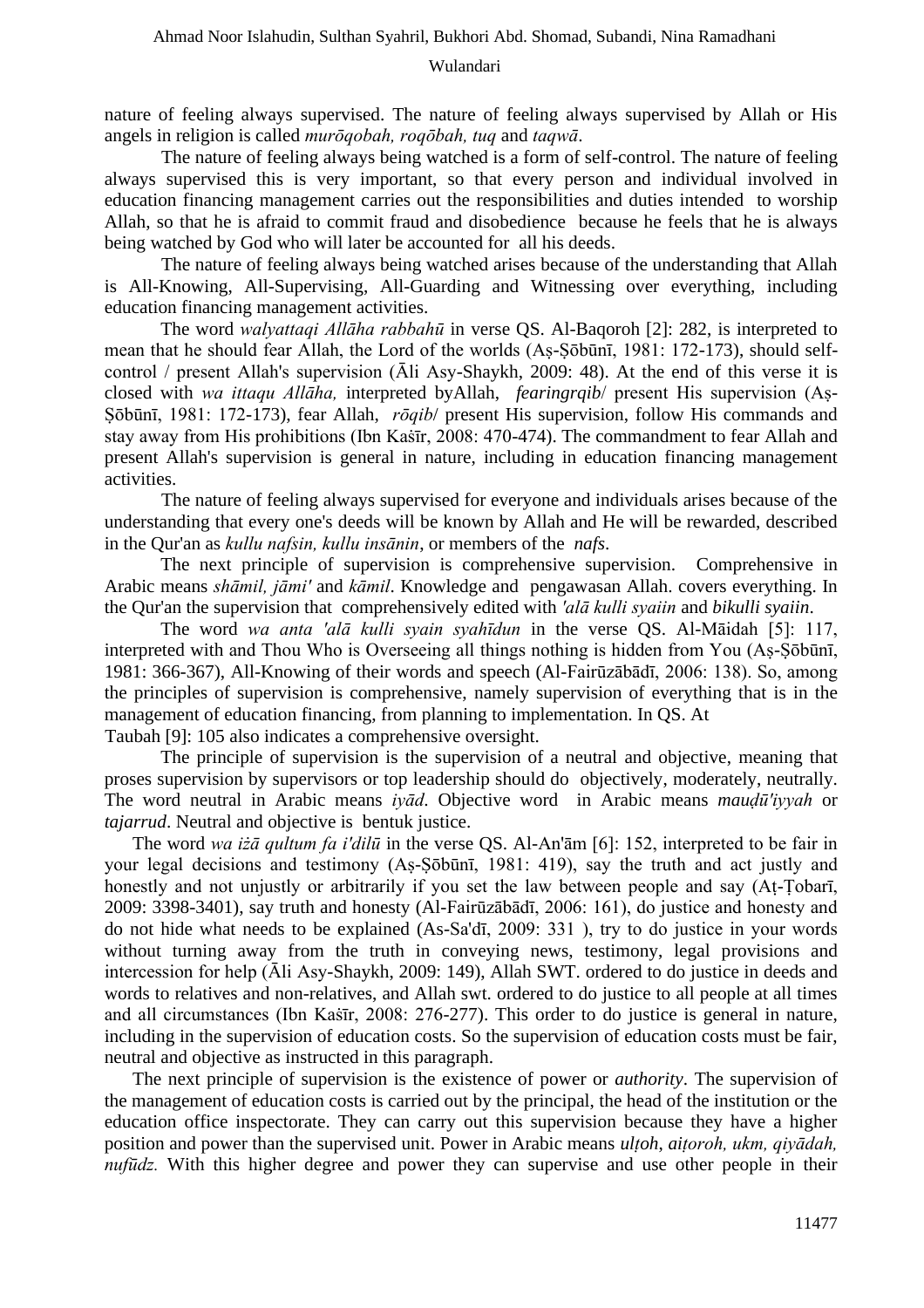interests and benefits.

The word *wa rofa'nā ba'ḍohum fauqo ba'ḍin darojātin* in the verse of QS. Az-Zukhruf [43]: 32, interpreted as We have superior among creatures in sustenance and economy and We have made them in stages (Aṣ-Ṣōbūnī, 1981: 151-152), as We have divided sustenance and food among them in their lives so We have made some of them higher in rank than others in the world (Aṭ-Ṭobarī, 2009: 7281-7285), and We have raised some of them in wealth, knowledge, strength, and others over some others in exaltation several degrees (M. Quraish, 2011: 240-243). Among the degrees exalted by Allah SWT. is the degree of the principal, head of the institution and the inspectorate of the education office, so that they can supervise the units below them regarding the management of education costs and can use some of the others to fulfill their needs and interests so that the order of life is more orderly.

The next monitoring principle is data verification and validation. Verification word and validation in Arabic means *tabayyun* or *taṡabbut*. Verification of data is one of the bentuk supervision by way of judicial review of administrative financial documents with applicable guidelines and criteria.

The word *in jāakum fāsiqun bi nabain fa tabayyanū* in the verse of QS. Al-Ḥujurōt [49]: 6, interpreted carefully, prove and verify the truth of the news (Aṣ būnī, 1981: 225-226), do not believe it and convey it to others so that you know the truth (Āli Asy-Shaykh, 2009 : 516). Allah forbids the believers to hear and respond to the news without researching and filtering it. Orders to examine, verify and validate news, information and data are general in nature, including in supervisory data and information, because supervisors must examine, verify and validate data in the management of education costs.

The input from the management of education financing from the Al-Quran perspective is rabani The meaning is education financing management whose concepts, principles and foundations are taken and concluded from the Koran which is a holy book for all humans especially Muslims, who were sent down by Allah SWT. to the prophet Muhammad SAW. Proses education finance management implemented a visionary educational budget planning, management accounting education funding accountability and systematic monitoring.

The first output of the Al-Quran perspective education financing management is body. Ubudiah means worship. Worship in Islam is divided into two, namely; worship *mahdhoh*  andworship *ghoiru mahdhoh*. Education financing management is one example of a form of activity that can be included in the category of worship *ghoiru mahdhoh*. By believing that education financing management is one of the activities that can be included in the category ofworship *ghoiru mahdhoh*, then all elements that contribute to it will try to implement and make it happen as much as possible. And they will not waste it and will not do things that can reduce and damage the value of worship in it. The money in educational institutions is part of the assets that we earn and work for in the field of education, so it is fitting for the money to be regulated and managed with an education financing management system that is indeed loved by Allah and His Messenger, namely in accordance with existing principles. in the Quran and Sunnah. The money and education costs should not be preferred and prioritized over love and obedience to Allah and His Messenger.

The next output is akhlaq, which means having morals or character. In managing and managing education costs, apart from being aimed at the success of activities and programs, morals are also needed in their management. so as not to cause damage or loss.Akhlaki financing management pEducationin the Koran among diredaksikan with said *La tabkhosū* or *La tukhsirū.* 

The Al-Quran perspective education financing management model is briefly described as in the picture below: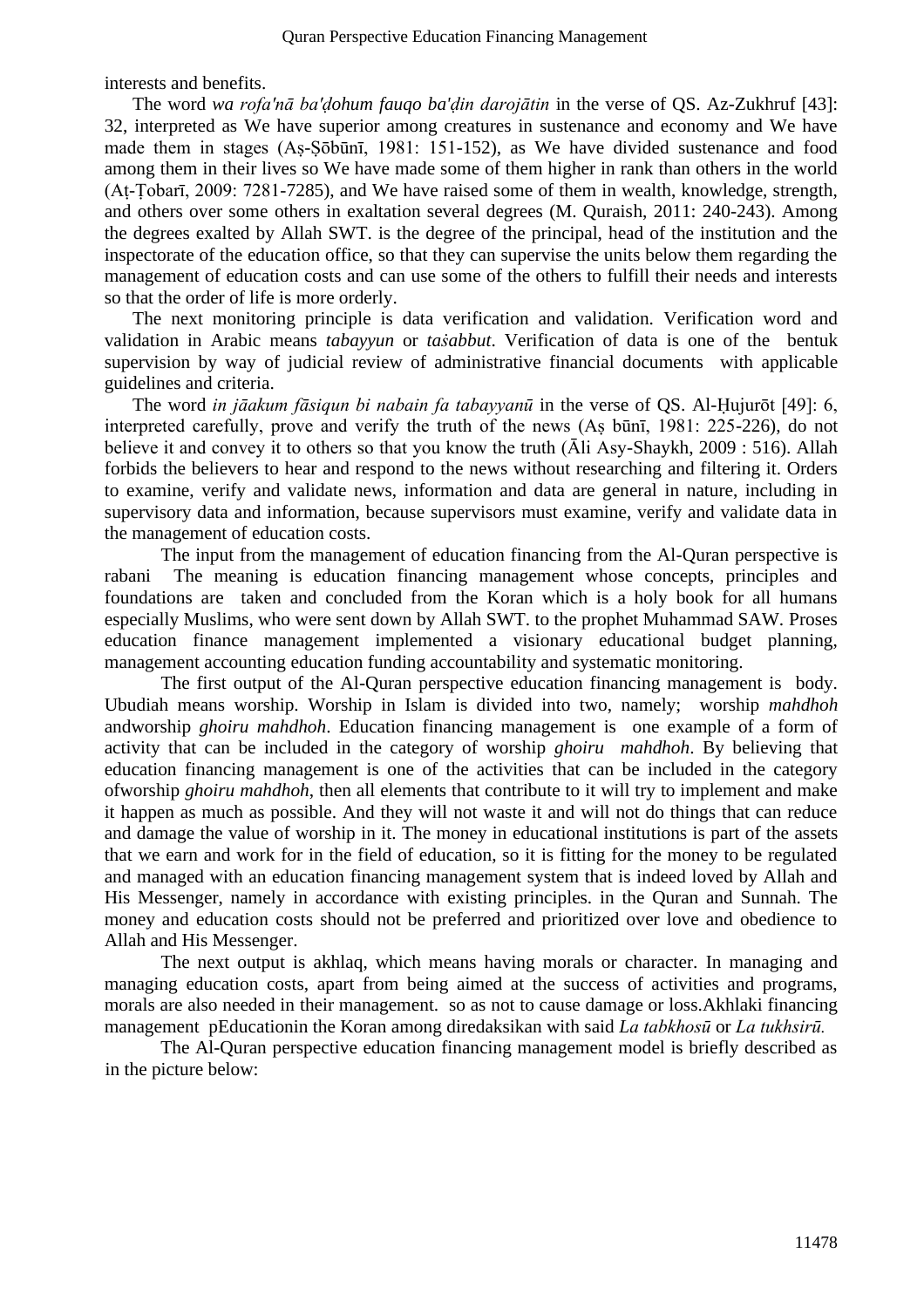# Ahmad Noor Islahudin, Sulthan Syahril, Bukhori Abd. Shomad, Subandi, Nina Ramadhani Wulandari



# **CONCLUSION**

From this research, several conclusions can be drawn as follows;

- 1. Educational budget planning from the Al-Quran perspective is visionary, because in addition to being planned for the realization of a short-term mission, namely successful management in the world by achieving programs, activities and targets, it is also planned for a long-term vision, namely success in the hereafter by achieving Divine pleasure and heaven. This mission and vision is a form of the effectiveness of education financing management.
- 2. Accounting (*accounting*) accountability education financing management, meaning that it can be accounted for. The treasurer must be ready to be responsible for the performance of its management before being held accountable in the afterlife. Accountability will encourage good, efficient and transparent management.
- 3. Systematic supervision of education financing management, which means regular supervision according to the system because it includes three kinds of supervision, namely; self-monitoring, managerial supervision and community supervision. Selfmonitoring in the management of education financing from the Koranic perspective is a system that modern management does not have.
- 4. Educational financing management model in the perspective of the Koran is the management of educational financing that is spiritual, ubiquitous and moral. Rabani means that the concepts and principles come from Allah SWT, because everything comes from the Qur'an which is the word of Allah SWT. These principles are; In education budget planning/*budgeting* there are eight principles, namely; (a) Visionary and effective. (b) Missionaries. (c) Compliance and loyalty. (d) Ihsan. (e) Deliberation. (f) Tawakkal. (g) Commitment. (h) Estimated plan. There are seven principles in education funding sources, namely; (a) Halal and good. (b) Not vanity and usury. (c) Religiosity. (d) Responsibility. (e) Eligibility. (f) Sincerity. (g) Effort and creativity. In the education budget allocation there are five principles, namely; (a) God's treasure. (b) Efficient with not extravagant and stingy. (c) In the way of Allah. (d) Non-destructive. (e) Zakat obligation. In accounting/*accounting* and financial responsibility for education there are ten principles, namely; (a) Accountability. (b) Transparent. (c) Continuity. (d) Periodization. (e) Accounting records. (f) Format of money. (g) Revenue recognition. (h) Balance of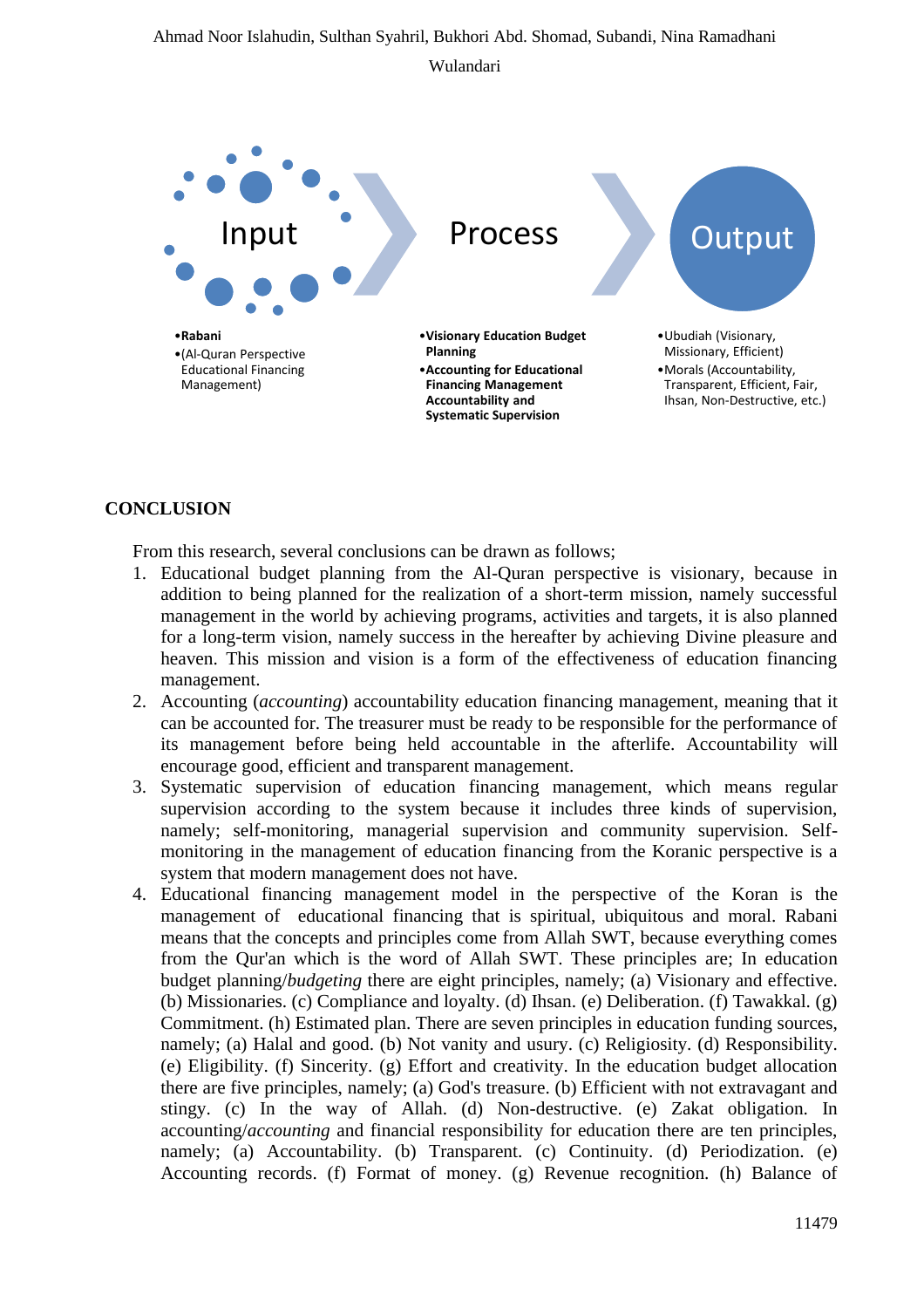balance. (i) Accounting explanation. (j) Selective. In the supervision/*controlling* there are six principles, namely; (a) Systematic. (b) *Murōqobah* or *roqōbah*. (c) Comprehensive. (d) Neutral and objective. (e) Power. (f) Verification and validation.

5. Ubudiah means that all educational financing management processes are of worship value. Akhlaki means that in the management of education financing there are moral values, both morals to the Creator and morals to fellow living beings.

# **REFERENCES**

- 1. 'Abdurrohmān bin Nāṣir As-Sa'dī, *Taisīr Al-Karīm Ar-Rohmān*, Alexanderia Egypt: Dār Al-'Aqīdah, 2009, Cet. 2
- 2. 'Abdu Al-Ḥalīm 'Ammār Gorbī, *Ad-Dilālāt Al-Muḥāsabahiyyah Fī oi An-Nuṣūṣ Al Qurāniyyah*, Syria: Journal of Al-Iqtiṣōd Al-Islāmī Al-'Ālamiyyah, 2012
- 3. Hamdan Dimyati *Financial Management Islamic View*, I'tibar Scientific Journal of Islamic Sciences, V. 03, N. 06, 2016
- 4. Rofiq, *Wealth Management Asset Management Strategy: Transparency, Accountability, Effectiveness, Efficiency*, Al-Tanzim; Journal of Islamic Education Management, 1(1), 2017 Abdu al-Karīm Zaidān, *Al-Wajīz Fī Uṣūli Al-Fiqh*, Damascus Syria: Muassasah ar Risālah Nāsyirūn, 2012, Cet. 1st
- 5. Abdul Hayy Al-Farmawi, Maudhu'i *Tafsir Method*, Jakarta: Raja Grafindo Persada, 1996 Abī Al-Ḥasan 'Alī bin Aḥmad bin Muhammad bin 'Alī Al-Wāḥidī, *Asbābu Nuzūli Al Qurān*, Riyāḍ Saudi Arabia: Dāru al -Maimān li an-Nasyr wa at-Tauzī', 2005, Cet. 1st Ahmad bin Dāwud al-Mizjājī al-Asy'arī, *Muqoddimah fī al-Idāroh al-Islāmiyyah*, Jeddah, Kingdom of Saudi Arabia, First Edition, 2000
- 6. Akdon, Dedy Achmad Kurniadi, Deni Darmawan, *Education Financing Management*, Bandung: Rosdakarya Youth , 2015
- 7. Al-Imām Al-Ḥāfiẓ 'Imāduddīn Abī Al-Fidā` Ismā'īl bin 'Umar bin Kaṡīr Al-Qurosyī Ad Dimasyqī, *Tafsr Al-Qurān Al-'Aẓīm / Tafsīr Ibn Kaṡīrā*, Damascus Syria: Muassalah, Nāhārrā 2008, Volumes. 1st
- 8. Amir Hamzah, *Research Methods Library Research Philosophical, Theoretical and Applicative Studies*, Malang: Archipelago Literacy Publishers, 2019
- 9. Arwildayanto, Nina Lomatenggo, and Warni Tune Sumar, *Financial Management and Education Financing*, West Java: Widya Padjadjaran Publisher, 2017
- 10. Atabik Ali , A. Zuhdi Muhdlor, *Indonesian Arabic Contemporary Dictionary*.
- 11. Dadang Suhardan, Riduwan, and Enas, *Economics and Education Financing*, Bandung: Alfabeta, 2014
- 12. Dedy Achmad Kurniady, Linda Setiawati and Siti Nurlatifah, *Educational Financing Management on the Quality of Vocational High Schools*, Journal of Educational Research, V. 17, N. 3, 2017
- 13. Hibbi Farihin, *All Knowledge is in the Qur'an: A Study of Al-Suyuuthiy's Thoughts in Al-Itqaan Fii'Uluum Al-Qur'an*, Contemplation, V. 04, N. 01, August 2016 Jalālu Ad-Dīni Abī 'Abdi Ar-Roḥmāni As-Suyūṭī, *Lubābu An-Nuqūli fī Asbābi Nuzūli*, Beirut Lebanon: Muassasah al-Kutub as-Saqōfiyyah, 2002, Cet. 1st, p. 150 M. Quraish Shihab, *Tafsir Al-Mishbah*, Jakarta: Lentera Hati, 2011, Cet. IV, Volume. The 12th
- 14. MS Kaelan, *Interdisciplinary Qualitative Research Methods*, Yogyakarta: Paradigm Publisher, 2012
- 15. Matin, *Education Financing Management Concepts and Its Applications*, Depok: PT Rajagrafindo Persada, 2017
- 16. Muhammad 'Izzah Darwazah, *At-Tafsīr Al-Hadīṡ Tartīb As-Suwar Ḥasba An- Nuzūl*, Lebanon Beirut: Dār Al-Ghorbi Al-Islamī, 2000, Cet. 2nd, 1st Volume, p. 15-16 Muhammad Abdu Al-'Aẓīm Az-Zarqōnī, *Manāhil Al-'Irfān Fī 'Ulūmi Al-Qurān*, Cairo Egypt: Dār al-Ḥadīṡ, 2001